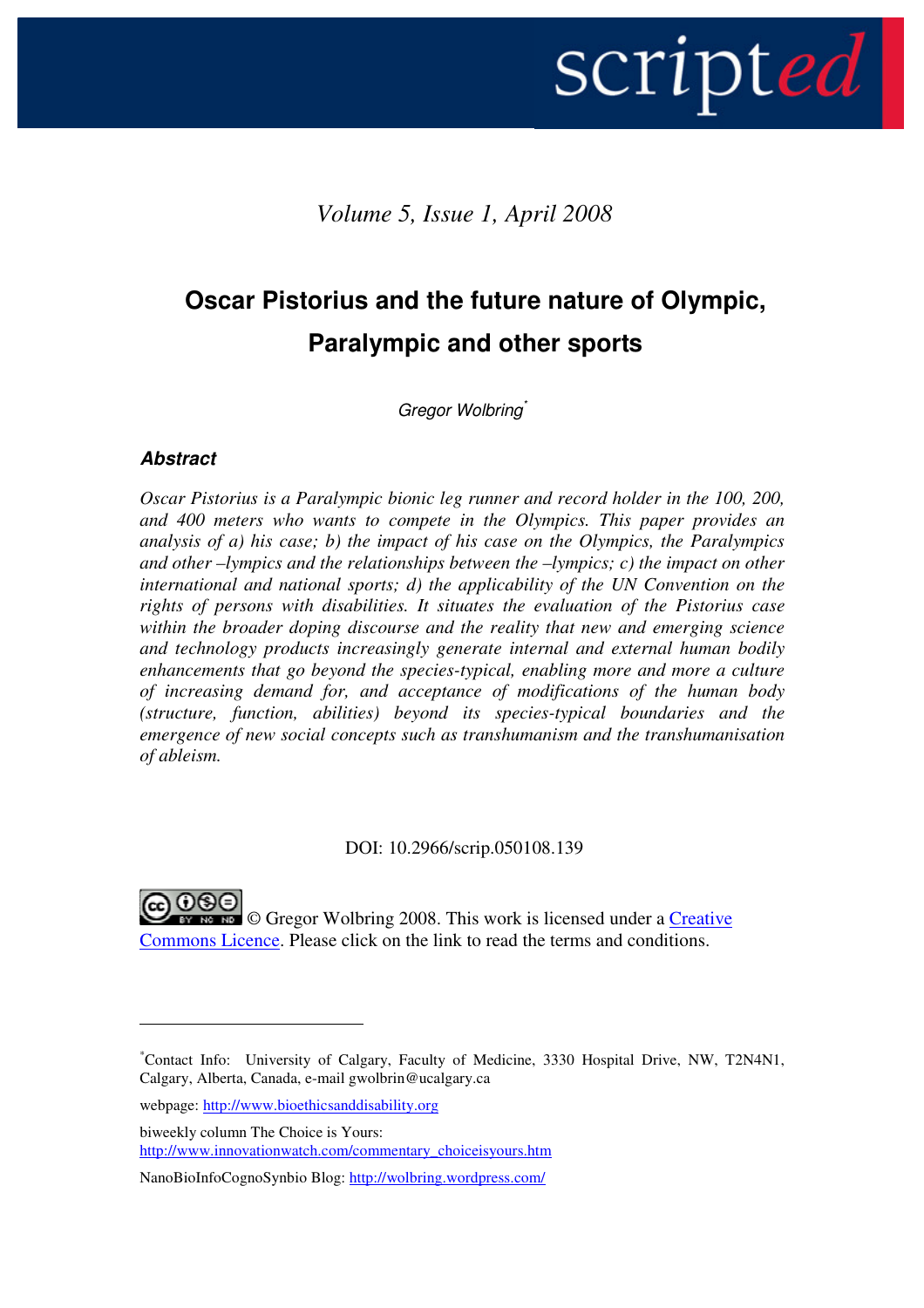#### 1. Introduction

New and emerging science and technology products and changing social concepts and values continuously impact onto sports. Advances in science and technology lead to products that generate new sports and influence existing sports. They generate products that allow for the internal and external modification of athletes and they create external tools athletes can use, both of which influence the athlete's ability to perform. They are a key player in the dance between the athletes who are willing to use performance enhancements, to dope themselves without being detected, and the authorities who try to identify athletes who dope. New and emerging science and technology products and changing social concepts and values increasingly influence and pose challenges to the doping discourses. The appearance of internal and external enhancements of the human body in many shapes and forms that go beyond the species-typical enable a culture of increasing demand for, and acceptance of, improvements to and modifications of the human body (structure, function, abilities) beyond its species-typical boundaries and vice versa. This will further the establishment of new social concepts such as transhumanism which is a "based on the premise that the human species in its current form does not represent the end of our development but rather a comparatively early phase"<sup>1</sup> and "the desirability of fundamentally improving the human condition through applied reason, especially by developing and making widely available technologies to eliminate aging and to greatly enhance human intellectual, physical, and psychological capacities".<sup>2</sup> The  $transhumanisation$  of ableism, $<sup>3</sup>$  which is the set of beliefs, processes and practices that</sup> perceive the "improvement" of human body abilities beyond typical Homo sapiens boundaries as essential is another consequence.

The case of double-amputee bionic leg runner and Paralympic record holder Oscar Pistorius who expressed the wish to compete in the Beijing Olympics has grasped public attention, as has the decision by the world governing body for track and field  $(IAAF)$  not to allow Pistorius to compete in the Olympics.<sup>4</sup>

<sup>&</sup>lt;sup>1</sup> World Transhumanist Association, "The Transhumanist FAQ  $-$  A General Introduction  $-$  Version 2.1", (2003) available at: http://www.transhumanism.org/index.php/WTA/faq21/46/

 $<sup>2</sup>$  Ibid.</sup>

 $3$  See: G Wolbring, "Glossary for the 21st Century", International Center for Bioethics, Culture and Disability (2007) available at: http://www.bioethicsanddisability.org/glossary.htm; G Wolbring, "Why NBIC? Why human performace enchancment?", (2008) 21 (1) Innovation; The European Journal of Social Science Research 25-40; "NBICS, other convergences, ableism and the culture of peace", G Wolbring, Innovationwatch.com, 15 Apr 2007, available at:

http://www.innovationwatch.com/choiceisyours/choiceisyours-2007-04-15.htm; G Wolbring, "New and Emerging Sciences and Technologies, Ableism, Transhumanism and Religion, Faith, Theology and Churches" (2007) 7 Madang; International Journal of Contextual Theology in East Asia, 79.

<sup>4</sup> "IAAF Oscar Pistorius - Independent Scientific study concludes that cheetah prosthetics offer clear mechanical advantages", International Association of Athletics Federations, 14 Jan 2008, available at: http://www.iaaf.org/news/newsId=42896,printer.html; "IAAF rules sprinter Pistorius ineligible", R Casert, Associated Press, 14 Jan 2008, available at:

http://news.yahoo.com/s/ap/20080114/ap\_on\_sp\_ol/oly\_run\_iaaf\_pistorius; International Paralympic Committee, "International Paralympic Committee IPC Position Statement on IAAF's Commissioned Research on Oscar Pistorius", 14 Jan 2008, available at: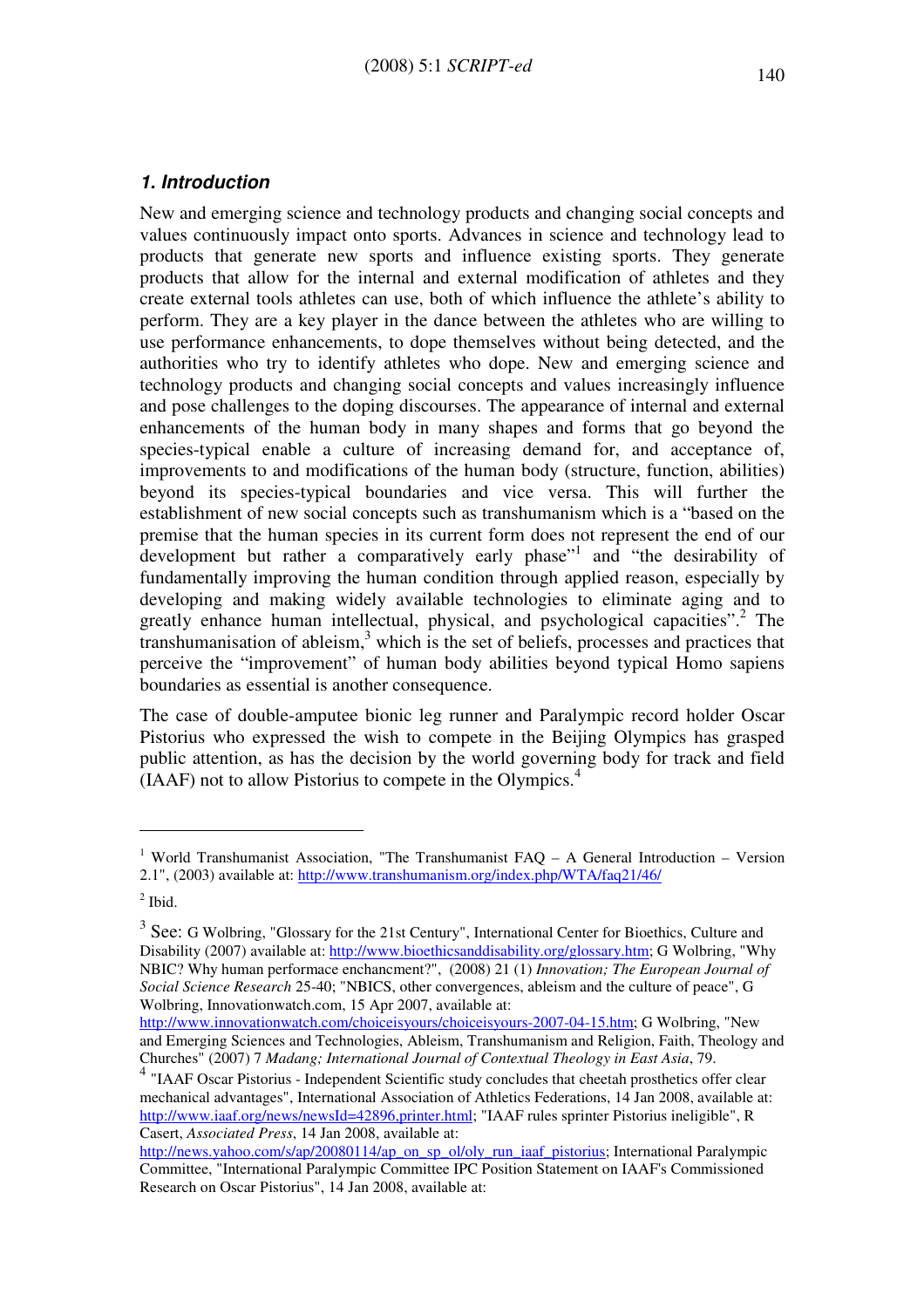This paper provides an analysis of the case of Oscar Pistorius and its impact on the Olympics, the Paralympics and the relationship between these two events. It situates the evaluation within the broader doping discourse and the appearance of new and emerging science and technology human performance enhancement products and social concepts such as transhumanism and the transhumanized version of ableism and their impact on sports.

#### 2. The case of Oscar Pistorius to date

 Pistorius is a 21-year-old South African below the knee amputee who at the 2006 Paralympic Athletics World Championships won gold in the 100, 200 and 400 meter events and who is the world record holder in the 100, 200 and 400 metres track and field events of Paralympic athletes. Pistorius was regarded as being fast enough to earn a spot for the 200- and 400-meter sprints on South Africa's Olympic team.<sup>5</sup> Pistorius asked to be allowed to run in the Olympics if he would qualify for his country's Olympic team. The world governing body for track and field (IAAF) ruled on 14 January 2008 – invoking its rule 144.2 which deals with technical aids – "that double-amputee sprinter Oscar Pistorius is ineligible to compete in the Beijing Olympics because his prosthetic racing legs give him a clear competitive advantage". $\delta$ Athletics South Africa stated that it would immediately apply the decision, making it impossible for Pistorius to qualify for the South African Olympic team.<sup>7</sup> The International Paralympic Committee (IPC) released a position statement regarding that decision on 14 January 2008, stating among others:

After receiving and reviewing the official report, the IPC acknowledges the scientific validity of the tests conducted and the outcome of the research project. However, the use of an assistive device should not only be considered in solely biomechanical terms. It is recommended that further investigations take into consideration other aspects such as an examination of the energy loss or generation of the corresponding knee and hip joints as well as the impact of the amputation site contact with the prostheses. Rules, regulations and performance standards must be developed to ensure that equipment is safe, fair and universally accessible for athletes to achieve standards of excellence. $8$ 

http://www.paralympic.org/release/Main\_Sections\_Menu/News/Press\_Releases/2008\_01\_14\_a.html; "Oscar Pistorius Statement", Center for the Study of Sport in Society, A Northeastern University Center, (2007), available at: http://hdl.handle.net/2047/d10009437; "Blind athlete leads the way", T Plougheld, The Pulse, 31 Oct 2007 available at: http://www.thepulse2007.org/?p=100 5 "Blade Runner", J McHugh, Wired Magazine, March 2007, available at:

http://www.wired.com/wired/archive/15.03/blade.html

<sup>&</sup>lt;sup>6</sup> See both IAAF notes, see note 4.

 $7$  Casert, see note 4.

<sup>8</sup> International Paralympic Committee, see note 4.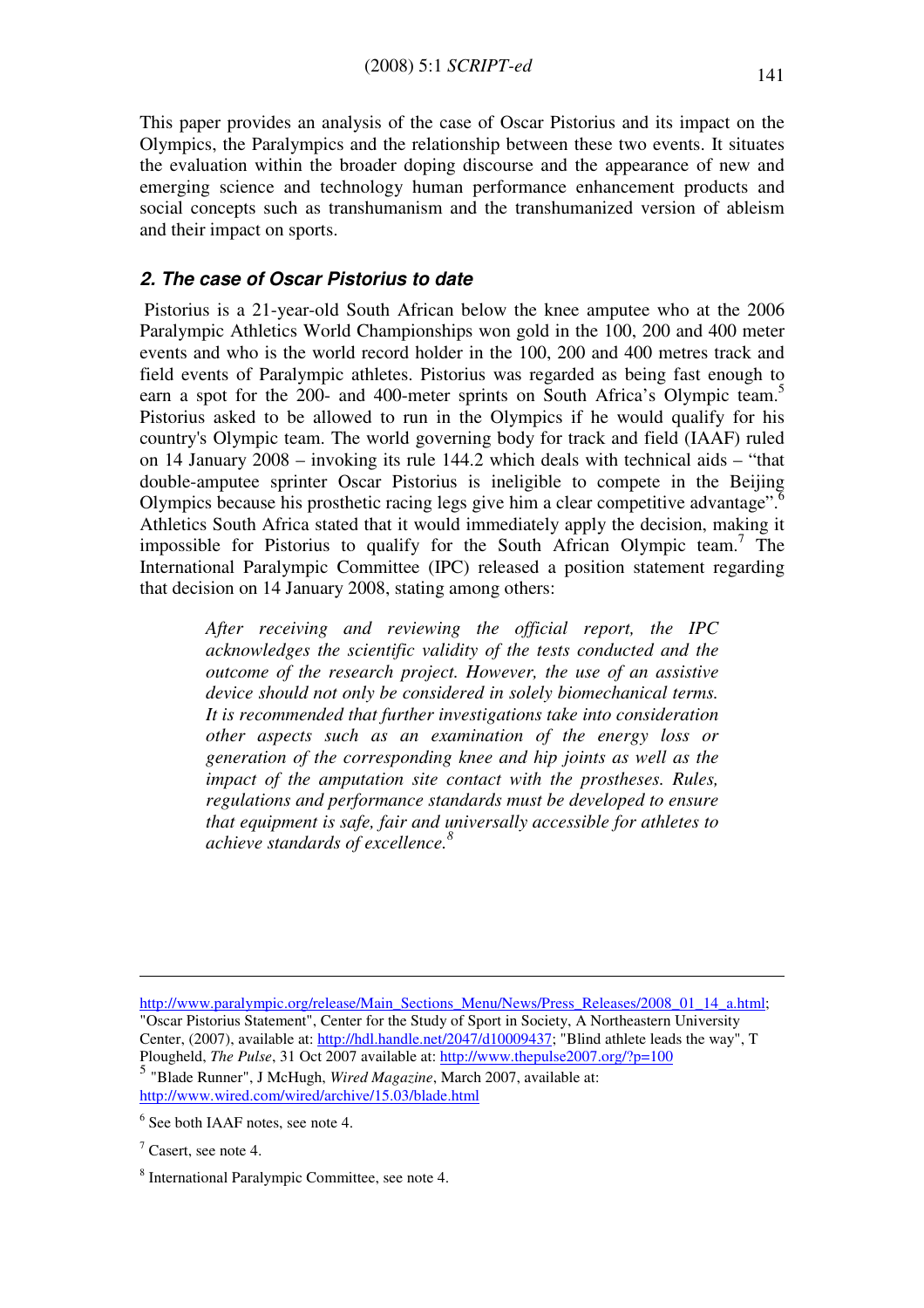Pistorius has already appealed to the Court of Arbitration for Sport.<sup>9</sup> The Pistorius story is covered extensively in the public domain. Google generates 191,000 hits with the search term "Oscar Pistorius." The discourse consists of two main themes, one being whether his legs give an unfair advantage and whether the tests performed were appropriate; and the second whether he should be allowed to compete if his legs indeed give a performance advantage.<sup>10</sup>

The story of Pistorius however goes beyond bionic runners and whether he should or should not compete in the Olympics. Other issues are:

- can the UN Convention on the rights of persons with disabilities, $11$  the newest human rights instrument for people with disabilities, give some guidance;
- the consequences of invoking rule 144.2 and dealing with technical aids for Olympic, Paralympic, other –lympic and international sport;
- the future of "enhancements" and their impact on the Olympics, Paralympics, other –lympic and international sports;
- the relationship between the Olympics, Paralympics, other –lympics and international sports.

# 3. UN Convention on the rights of persons with disabilities (CRPD)

# 3.1. The issue of sports and the CRPD

Human rights and sports have a long history of impacting each other. A conference that takes place in Canada in May 2008 "will commemorate and critique the aims and achievements of past and current human rights movements in sport"<sup>12</sup> and "will explore the past and reflect on current efforts at social change" and will suggest "future directions and debate the merits of including sport in campaigns for human rights."<sup>13</sup> Many believe that sports as well as human rights tools are positively impacting on the quality of lives of many disabled people.<sup>14</sup>

<sup>10</sup> "An Amputee Sprinter: Is He Disabled or Too-Abled?", J Longman, *New York Times*, 15 May 2007, available at: http://www.nytimes.com/2007/05/15/sports/othersports/15runner.html; "Amputee sprinter treads uneven track", M Sutcliffe, The Ottawa Citizen, 13 Jan 2008, available at:

http://www.canada.com/ottawacitizen/columnists/story.html?id=51d55c3d-72fd-4261-b138- 35a0f1709b1f&p=2; "World champ says race against Pistorius wouldn't bother him", Associated Press, USA Today, 17 Jan 2008, available at: http://www.usatoday.com/sports/olympics/2008-01-17- 564544338\_x.htm

 $9$  "IAAF dismisses new tests of Pistorius", *Associated Press*, 5 March 2008, available at: http://www.globesports.com/servlet/story/RTGAM.20080305.wsptpist5/GSStory/GlobeSportsOther/ho me;http://www.iht.com/articles/ap/2008/03/05/sports/EU-SPT-ATH-IAAF-Pistorius.php

<sup>&</sup>lt;sup>11</sup> United Nations, *Convention On The Rights Of Persons With Disabilities*,  $(2007)$ , available at: http://www.un.org/disabilities/convention/,.http://www.un.org/esa/socdev/enable/index.html

 $12$  Sport and Social Change Conference, International Platform for Sport and Development, (2008), available at: http://www.sportanddev.org/en/events/sport-and-social-change-conference.htm; http://www.sportanddev.org/data/document/document/412.pdf

 $13$  Ibid.

<sup>&</sup>lt;sup>14</sup> E C Roy, "Aiming for Inclusive Sport: the Legal and Practical Implications of the United Nation's Disability Convention for Sport, Recreation and Leisure for People with Disabilities" (2008) 5 Entertainment and Sports Law Journal, 1; IDISWG Secretariat, Center for the Study of Sport in Society Northeastern University, "Sport in the United Nations Convention on the Rights of Persons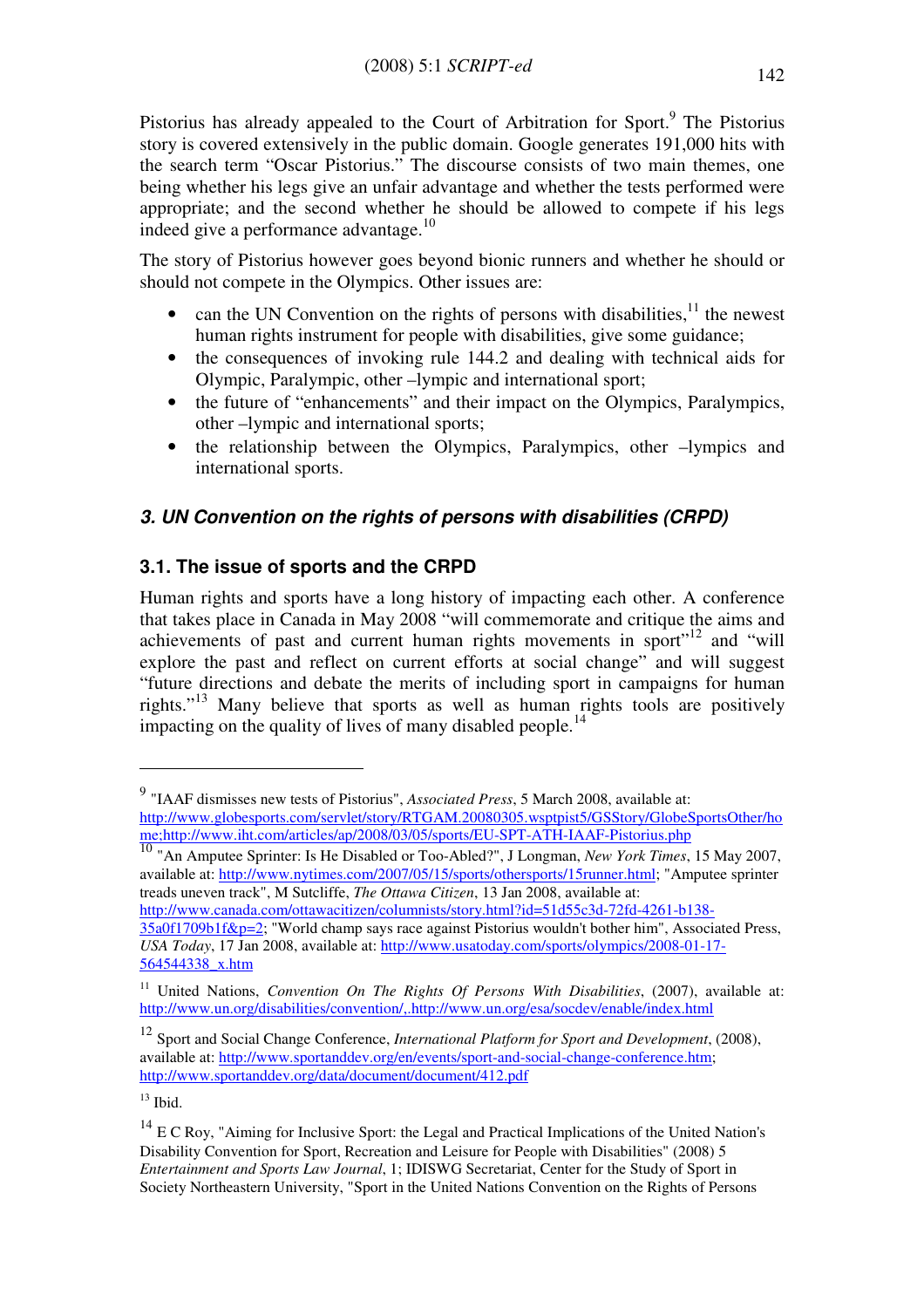The latest human rights tool for people with disabilities is the UN Convention on the rights of persons with disabilities and its Optional Protocol which were adopted by the United Nations General Assembly on 13 December 2006, and opened for signature on 30 March 2007.<sup>15</sup> As of March 2008 125 countries have signed the Convention, 71 have signed the Optional Protocol, 17 have ratified the CRPD and 11 have ratified the Optional Protocol.<sup>16</sup> The Convention will enter into force on the thirtieth day after the 20th ratification or accession.<sup>17</sup> The CRPD is seen as a milestone in the struggle of disabled people to achieve their human rights. More important for the theme of this paper, the CRPD is seen as important for the access of disabled people to sport activities and how sports is performed.<sup>18</sup> Elise Roy, a lawyer, athlete and Human Rights Policy Advisor to Sport in Society at Northeastern University, USA and facilitator in the creation of article 30.5 CRPD wrote in a recent article:

Although sport and disability are not new subjects to the United Nations, the Convention on the rights of Persons with Disabilities serves as the first legally binding instrument for protecting those with disabilities in the sporting realm. Article 30.5 is specifically devoted to addressing the rights of people with disabilities in the sport, recreation, play and leisure realms. The Convention requires all countries ratifying it to take proactive measures, including changes and/or additions to policy and legislation to enable individuals with disabilities to realize their human rights in the sporting realm.<sup>19</sup>

A press release from the Sports in Society Center at Northeastern University at the time of the adoption of the CRPD by the United Nations highlights the importance of the CRPD:

The adoption of article 30.5 will ensure that the international community will recognize sport as a human right for persons with disability. The treaty will solidify the human rights of persons with disabilities, which means countries that sign up to the convention will be charged with creating laws and other measures to improve disability rights and do away with legislation, customs and practices that discriminate against disabled people.<sup>20</sup>

with Disabilities - A publication of the International Disability in Sport Working Group in partnership with the United Nations Office of the Special Advisor to the Secretary-General on Sport for Development and Peace" (2007), available at: http://www.sportanddev.org/en/articles/sport-in-the-unconvention-on-the-rights-of-persons-with-disabilities/index.htm;

www.sportanddev.org/data/document/document/336.pdf ; International Paralympic Committee (IPC) and Rehabilitation International (RI), "Disability Rights Toolkit" (2004), available at: www.sportanddev.org/data/document/document/53.pdf

 $\overline{a}$ 

 $17$  Ibid.

 $15$  See note 11.

 $16$  Ibid.

 $18$  See note 14.

 $19$  Roy, see note 14.

 $20$  "UN Adopts Right to Sport and Recreation in Disability Treaty", Sports in Society a Northeastern University Center, 13 Dec 2006, available at: http://www.sportinsociety.org/news.php?nid=81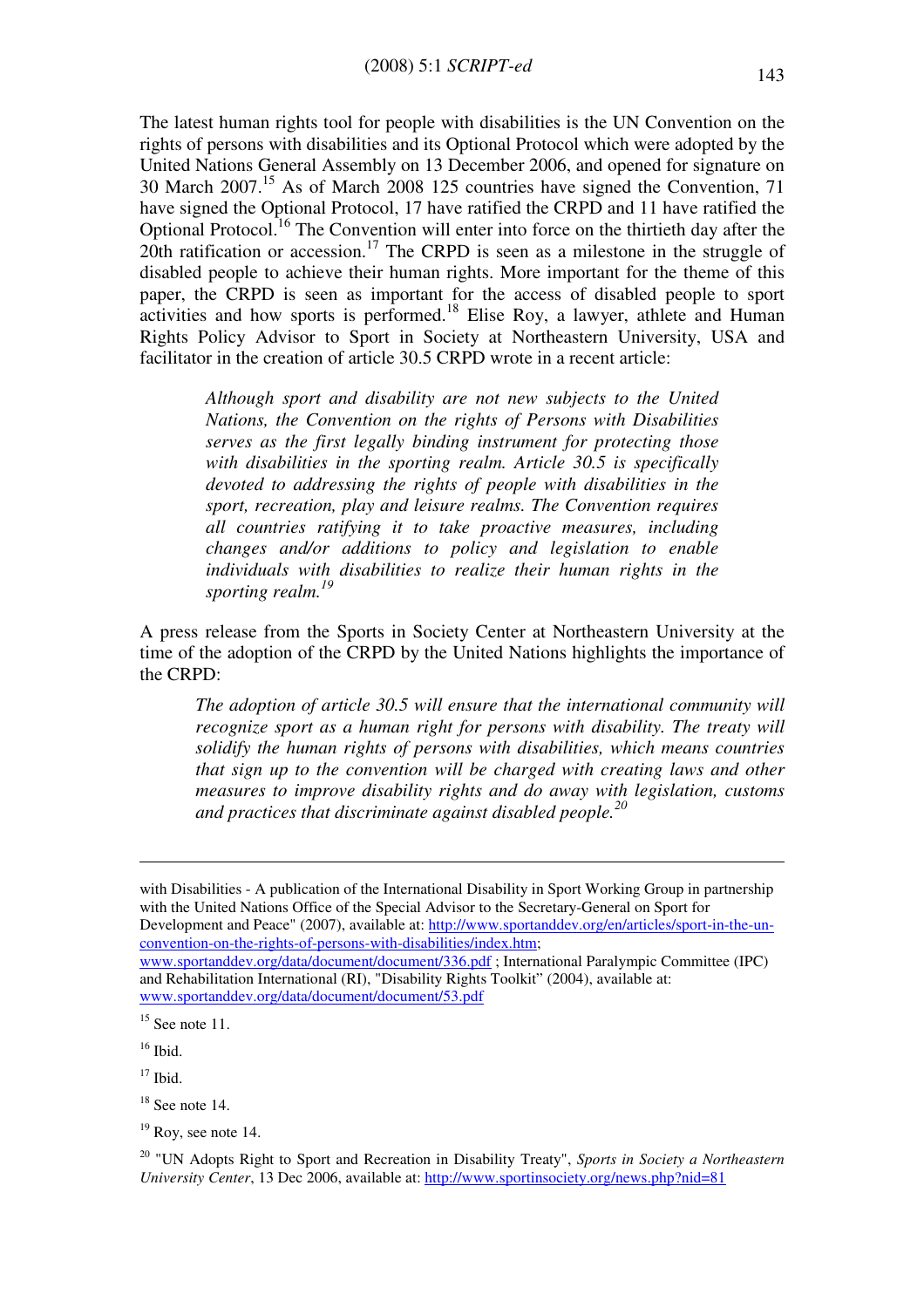The International Disability in Sport Working Group – a network of international sport organisations, international disability rights organisations, and United Nations organisations working to advance and protect the rights of people with disabilities as they relate to sport, recently published in partnership with the United Nations Office of the Special Advisor to the Secretary-General on Sport for Development and Peace, a "collection of essays and statements addressing the significance of the right to sport in the United Nations Convention on the Rights of Persons with Disabilities […] The contributions in this publication address (1) the meaning of the right to sport within the Convention, (2) specific recommended implementation strategies, and (3) the potential future impact within communities around the world."<sup>21</sup> One essay by Adolf Ogi United Nations Office of the Special Advisor to the Secretary-General on Sport for Development and Peace highlighted

the recent Action Plan on Sport for Development and Peace (Report A/61/373), which was endorsed by all 192 Member States in resolution 61/10 of 3 November 2006, which encourages governments to implement the principle of "sport for all" through inclusive and coherent legislation and policies, including measures to promote participation of persons with disabilities.(point 74)<sup>22</sup>

Thomas Schindlmayr United Nations Secretariat for the Convention on the Rights of Persons with Disabilities sees the CRPD as the most advanced human rights tool for people with disabilities as it for the first time encourages persons with disabilities to participate in mainstream as well as disability-specific sporting activities.<sup>23</sup> Simon Walker from the Office of the High Commissioner for Human Rights writes, "[t]he Convention promotes a rights-based approach to disability and sport, which means not only the promotion of participation in sport but also of quality participation of persons with disabilities."<sup>24</sup> Nerina Cevra from the Landmine Survivors Network states:

A rights-based approach to sports means integrating human rights principles in the design, implementation, monitoring and evaluation of policies and programs related to the implementation of the right to sport as articulated in the Convention. These include: accountability, participation, inclusion, and non-discrimination. $^{25}$ 

#### 3.2. Oscar Pistorius, the Olympics, the Paralympics, other –lympics and the CRPD

Various articles of the CRPD might be applicable to the case of Oscar Pistorius and the relationship between the Olympics and other –lympics including the Paralympics. The following sections suggest some interpretations of the CRPD's language and

<sup>21</sup> IDISWG Secretariat, see note 14.

<sup>&</sup>lt;sup>22</sup> Report of the Secretary General, "Sport for Development and Peace: the way forward", United Nations, 22 Sep 2006, available at:

http://daccessdds.un.org/doc/UNDOC/GEN/N06/531/14/PDF/N0653114.pdf?OpenElement

<sup>&</sup>lt;sup>23</sup> IDISWG Secretariat, see note 14.

 $^{24}$  Ibid.

 $25$  Ibid.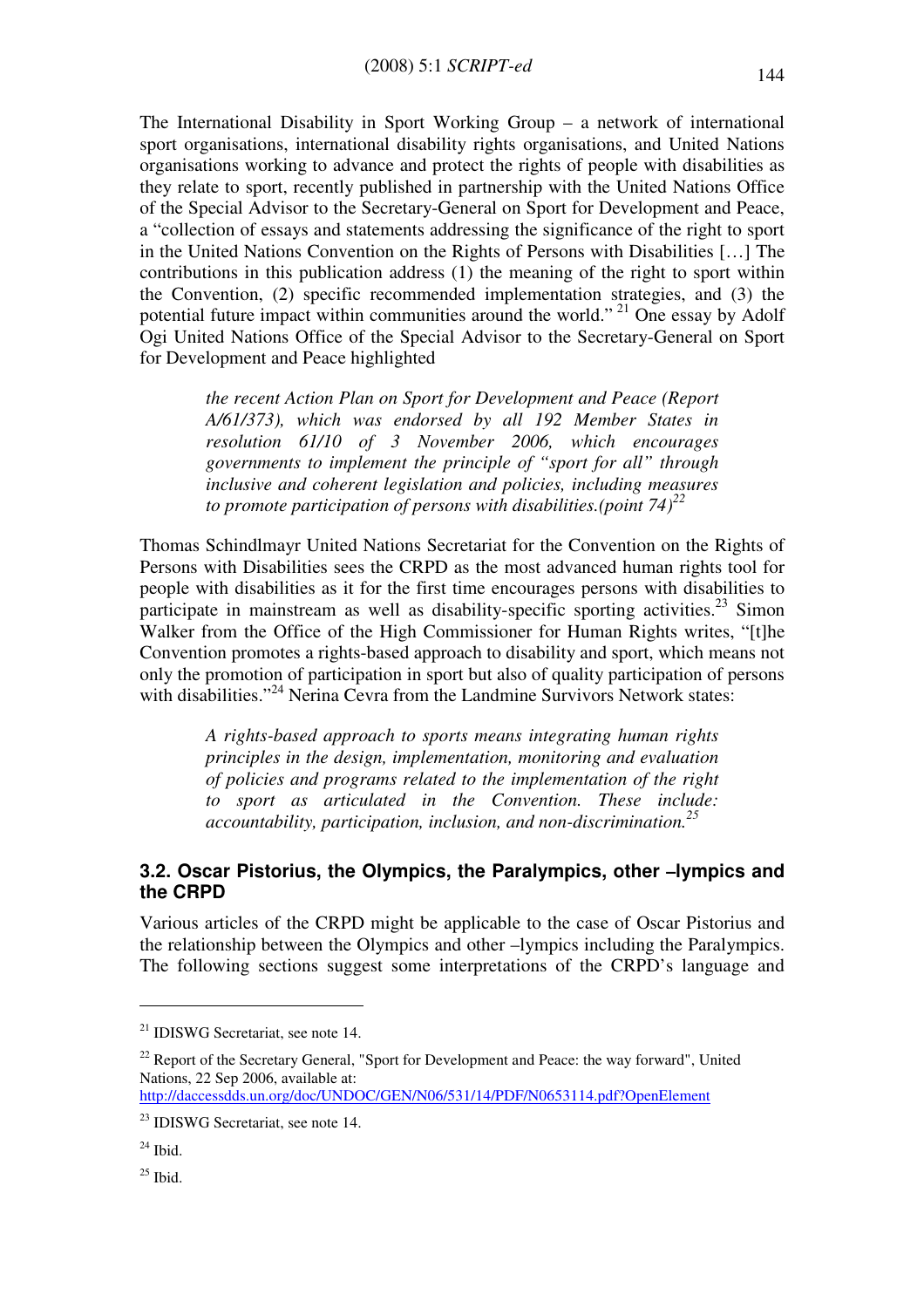possible applicability to the case of Oscar Pistorius and the relationship between the Olympics and Paralympics and other –lympics. This section looks at four issues. Does the language in the CRPD allow for a legal claim a) that Oscar Pistorius has the right to compete directly against so called non-disabled athlete in Olympic events; b) does Oscar Pistorius have a claim for a separate bionic track event to be part of the Olympics; c) does a claim exist for moving Paralympics, other –lympics and to come –lympics events into the Olympics in general; d) does a claim exist to ask for equal support of athletes whether they are Paralympics, other –lympics, to come –lympic or Olympic athletes? This section and the paper in general is not about whether anyone can demand access to the Olympics. The author believes no such claim is possible within or outside the CRPD.

Question: Does a claim exist to ask for equal support for athletes whether they are Paralympic, Deaflympic, Special Olympic, to come other-lympic or Olympic athletes? This question could be answered with a "Yes" keeping in mind the limitations and open questions listed in 3.4.

Article 2, which defines the action of discrimination, states:

Discrimination on the basis of disability means any distinction, exclusion or restriction on the basis of disability which has the purpose or effect of impairing or nullifying the recognition, enjoyment or exercise, on an equal basis with others, of all human rights and fundamental freedoms in the political, economic, social, cultural, civil or any other field. It includes all forms of discrimination, including denial of reasonable accommodation.<sup>26</sup>

Article 4 (General obligations), Article 5 (Equality and non-discrimination) and Article 8 (Awareness-raising) highlight concrete actions state parties are required to take to eliminate discrimination. Article 8.1 and 8.1(b) state for example:

Article 8 – Awareness-raising

1. States Parties undertake to adopt immediate, effective and appropriate measures:

b) To combat stereotypes, prejudices and harmful practices relating to persons with disabilities, including those based on sex and age, in all areas of life: $27$ 

The language of these four articles could be used to demand for example "equal" support in their respective countries for Olympic and Paralympic and other –lympic athletes. As Anita Keller from Veteran International stated:

> If adopted, the article [article 30] will provide athletes with disabilities the basis for a discussion with government funding agencies about increased and potentially equal funding for disability-specific sport programming. This does not occur in most

 $26$  See note 11.

 $27$  Ibid.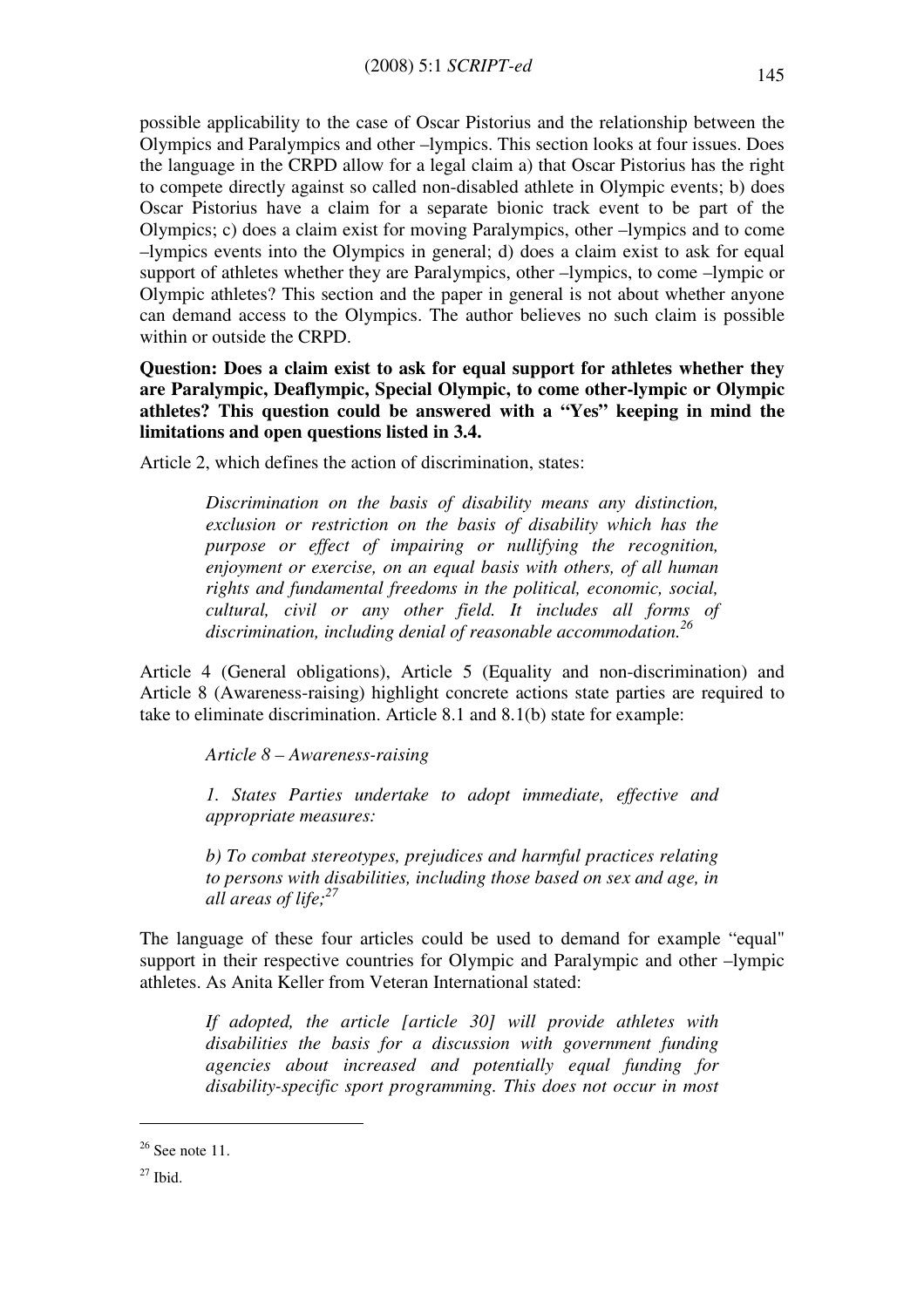countries around the world, even those "developed" nations claiming to already have "adequate" disability legislation. $^{28}$ 

The lack of equal support was recently the target of a law suit in the  $USA.^{29}$  The case transcript states:

Plaintiffs challenge the USOC's policy of providing Athlete Support Programs only to Olympic team members, to the exclusion of Paralympic team members, as violating § 504 of the Rehabilitation Act. The district court consolidated two separate cases for oral argument which the parties and the court agreed raise identical legal issues under Title III of the Americans with Disabilities Act ("ADA"), and § 504 of the Rehabilitation Act: Hollonbeck v. USOC, No. 07-1053, on a motion to dismiss; and Shephard v. USOC, No. 07- 1056, on cross-motions for summary judgment. The district court ruled for the USOC on the Title III and § 504 claims in both cases and entered final judgment pursuant to Fed. R. Civ. P. 54(b) on those claims.<sup>30</sup>

The Plaintiffs' lost their case. As is stated in the decision United States Court of Appeals Tenth Circuit January 16, 2008:

We sympathize with Plaintiffs' efforts to obtain benefits similar to those received by their Olympic counterparts. However, we cannot modify the Rehabilitation Act to reach a result in their favour absent statutory or regulatory authority to import, wholesale, Title IX regulations and precedent into § 504. See Choate, 469 U.S. at 293 n.7. Plaintiffs should seek a remedy with the legislative or executive branches, not the courts.<sup>31</sup>

A remedy might be that the USA signs and ratifies the CRPD which could provide a legal basis for redress. This case seems to contradict one argument used by US officials to justify them not signing:

Our view is that the US actually already has in existence on the federal level, the state level and the local level a very good framework of laws and practices to assist citizens with disabilities," Paul Denig, with the US State Department,

 $^{29}$  Hollonbeck v United States Olympic Committee, 07-1053 and 07-1056, United States Court Of Appeals Tenth Circuit, 16 Jan 2008, available at: http://www.foxrob.com/pleadings.asp; http://ca10.washburnlaw.edu/cases/2008/01/07-1053.pdf; "Paralympic Athletes File Major Discrimination Lawsuit Against USOC", American Association of People with Disabilities, 28 Jul 2003, available at: http://www.aapd-dc.org/News/disability/paralympicsuit.html; "Paralympians lose appeal in discrimination case", F Cordona, The Denver Post, 1 Jan 2008, available at: http://www.denverpost.com/news/ci\_7997870

<sup>28</sup> IDISWG Secretariat, see note 14.

 $30$  Hollonbeck v United States Olympic Committee, see note 29.

 $31$  Ibid.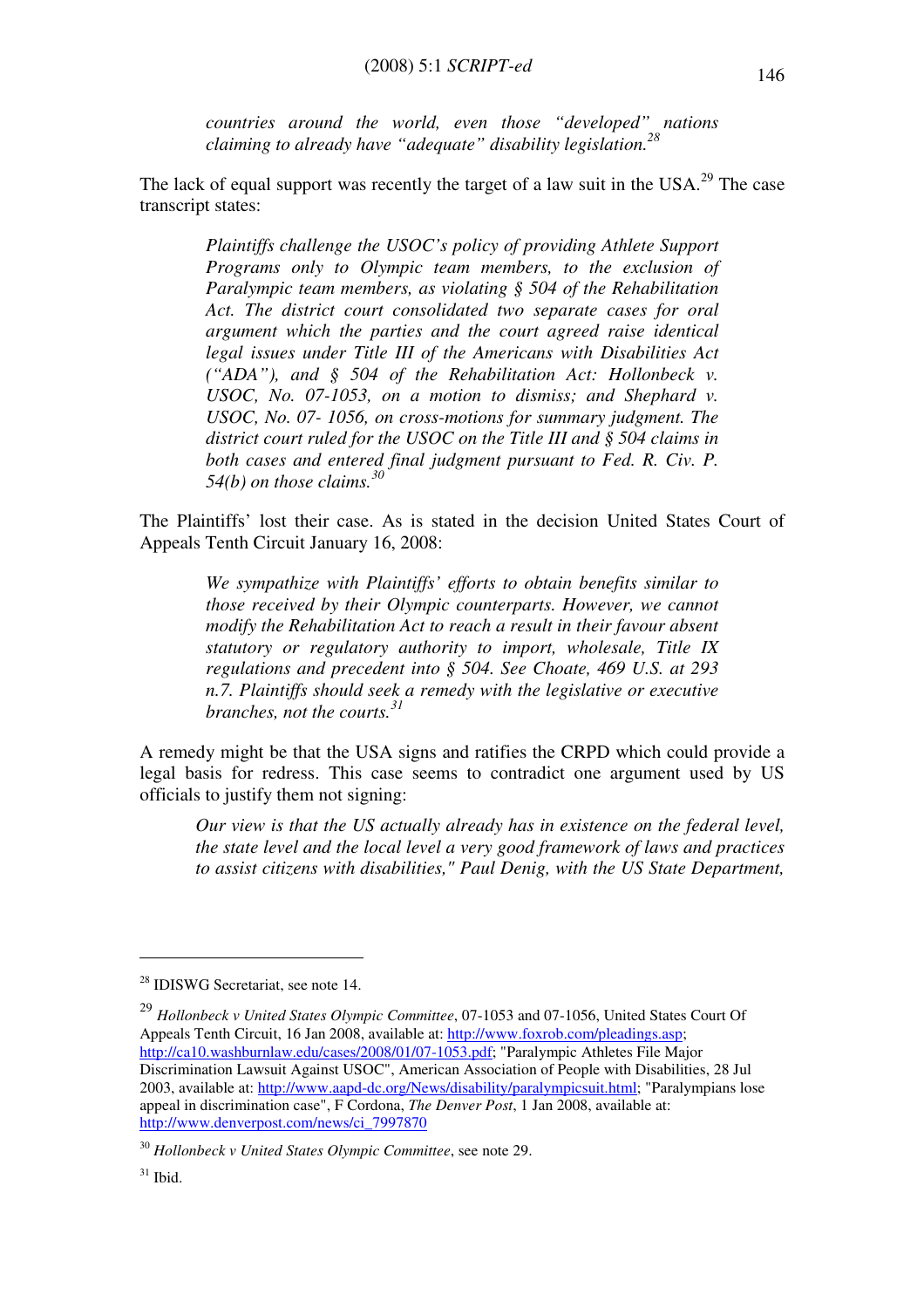told The New Standard, referring to the 1990 Americans with Disabilities Act (ADA). "In our view, this treaty would not add to that.<sup>32</sup>

Cases such as the one described in section 3.2.1. very likely will be dealt with on the national level in countries that ratify the CRPD. One has to see how national courts incorporate the CRPD into their reasoning. Cases such as the one described in section 3.2.1. could be brought directly by individuals to the Committee on the Rights of Persons with Disabilities ("the Committee") (see article 34 of the CRPD) for resolution. Article 1 of the Optional Protocol to the CRPD allows for the Committee "to receive and consider communications from or on behalf of individuals or groups of individuals subject to its jurisdiction who claim to be victims of a violation by that State Party of the provisions of the Convention". In accordance with article 3 of the Optional Protocol to the CRPD the Committee would bring such communications to the attention of the State Party and would expect to receive an answer by the State within six months which would clarify the matter and the remedy, if any, that may have been taken by that State. The committee can also investigate the case and make recommendations; however it has no tool to punish non-compliance with the recommendations. It is likely that in the end an entity not complying will be moved to compliance by public pressure within and outside of the country.

#### Question: Does a claim exist to demand the move of Paralympics, Deaflympics, Special Olympics and other –lympic events of the future into the Olympics in general; The answer is probably yes keeping in mind the limitations and open questions listed in 3.4.

Does the status quo of separate –lympics and Olympics contribute to stereotypes, prejudices and harmful practices against disabled people? If so, under Article 8, 1(b) CRPD, state parties could be seen to be impelled to act to remedy this situation. One could make a case that the –lympics do not have an "equal basis with" the Olympics. The Paralympics and the other –lympics are, for example, less covered in the public sphere than the Olympics. Separating the Olympics and Paralympics could be a cause for action under Article 2 CRPD. It could be argued that having two separate events results in segregation of disabled athletes from non-disabled athletes with the "effect of impairing or nullifying the recognition, enjoyment or exercise, on an equal basis with others" of the sports performance and experience of the disabled athlete vis-à-vis "non-disabled" athletes – the "others" referenced in Article 2. Article 30.5 "Participation in cultural life, recreation, leisure and sport" states:

Article 30 Participation in cultural life, recreation, leisure and sport

5. With a view to enabling persons with disabilities to participate on an equal basis with others in recreational, leisure and sporting activities, States Parties shall take appropriate measures:

(a) To encourage and promote the participation, to the fullest extent possible, of persons with disabilities in mainstream sporting activities at all levels.<sup>33</sup>

 $32$  "US Influences Disability Rights Treaty, but Won?t Sign It", C Komp, The New Standard, 25 Aug 2006, available at: http://newstandardnews.net/content/index.cfm/items/3589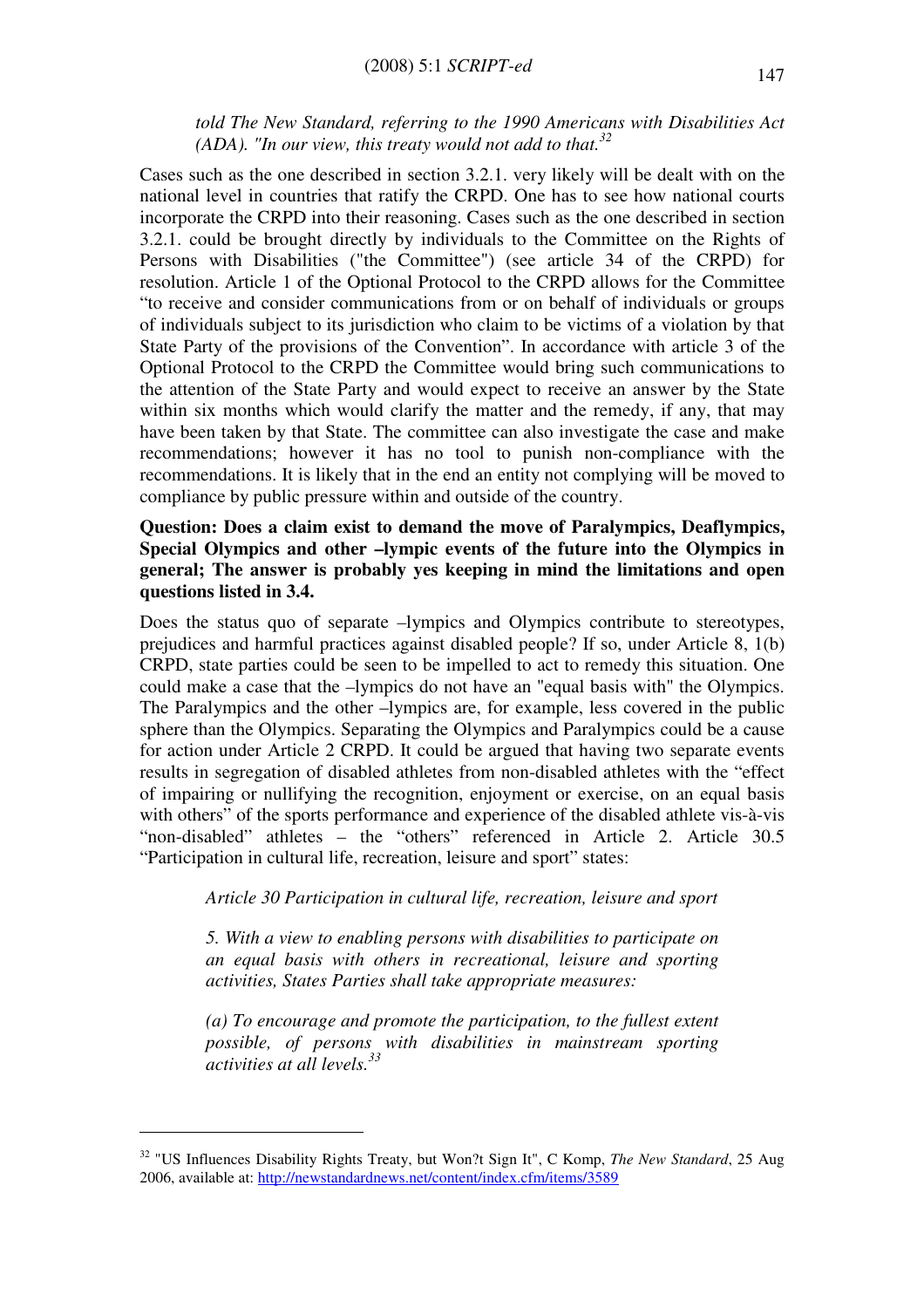Here the key concepts are "mainstreaming" and "equality of opportunity." Eli A Wolff, Mary A Hums & Elise C Roy Center for the Study of Sport in Society Northeastern University, interpret Article 30.5 to mean "People with disabilities have the right to participate in sport on the basis of equality of opportunity"<sup>34</sup> and Article 30.5(a) to mean mainstream sport includes many forms of sport, including sport for all or elite sport. Nerina Cevra from the Landmine Survivors Network states, "The dual-track approach of Article 30.5 on sports addresses non-discrimination by guaranteeing equal access to mainstream sporting activities."<sup>35</sup>

The concepts and wording of the listed articles suggest that if the –lympics as a group decide that they rather would like to be in the same venue at the same time as the Olympics that they have a case (keeping in mind the uncertainties outlined in 3.3) of having their events in the same venue at the same time. However that language would not entail a claim that everyone who made it into the other –lympics can directly compete against Olympic athletes.

#### Question: Does a claim exist that Oscar Pistorius has the right to compete directly against so called non-disabled athlete in Olympic events? The answer is probably "yes," keeping in mind the limitations and open questions listed in 3.4.

Roy, in a recent article in the Entertainment and Sports Law Journal, stated in regards to Article 30:

that it appears that the phrase "to the fullest extent possible" in subsection  $(a)$ is meant to encourage governments to also take affirmative measures to enable people with disabilities to participate in mainstream sport that otherwise does not result in a fundamental alteration of the sport or safety risks. These include: giving reasonable accommodations to disabled athletes such as providing interpreters for the deaf to enable them to understand and benefit from their coach; allowing a golfer who is unable to walk long distances use of a golf cart despite rules that all golfers must walk; taking measures to eliminate stereotypes held by coaches and others (such as club owners); or allowing a wheelchair track athlete to compete (but be scored on a separate basis) with able-bodied track athletes where there are no other wheelchair athletes to create a competition atmosphere for the athlete in the wheelchair.<sup>36</sup>

Oscar Pistorius could make the argument that he is outcompeting fellow bionic runners to such an extent in certain events that he experiences a lack of a competitive atmosphere and therefore he should be allowed to compete against Olympic athletes as long as it is safe to do so.

Furthermore he could use the language of Article 2 CRPD stating that the segregation of himself from non-disabled has the "effect of impairing or nullifying the recognition, enjoyment or exercise, on an equal basis with others" of the sports performance and experience of his performance taking into account that the Paralympics are less covered than the Olympics. He could also use the language of

 $33$  See note 11.

 $34$  See note 14.

 $35$  Ibid.

 $36$  Roy, see note 14.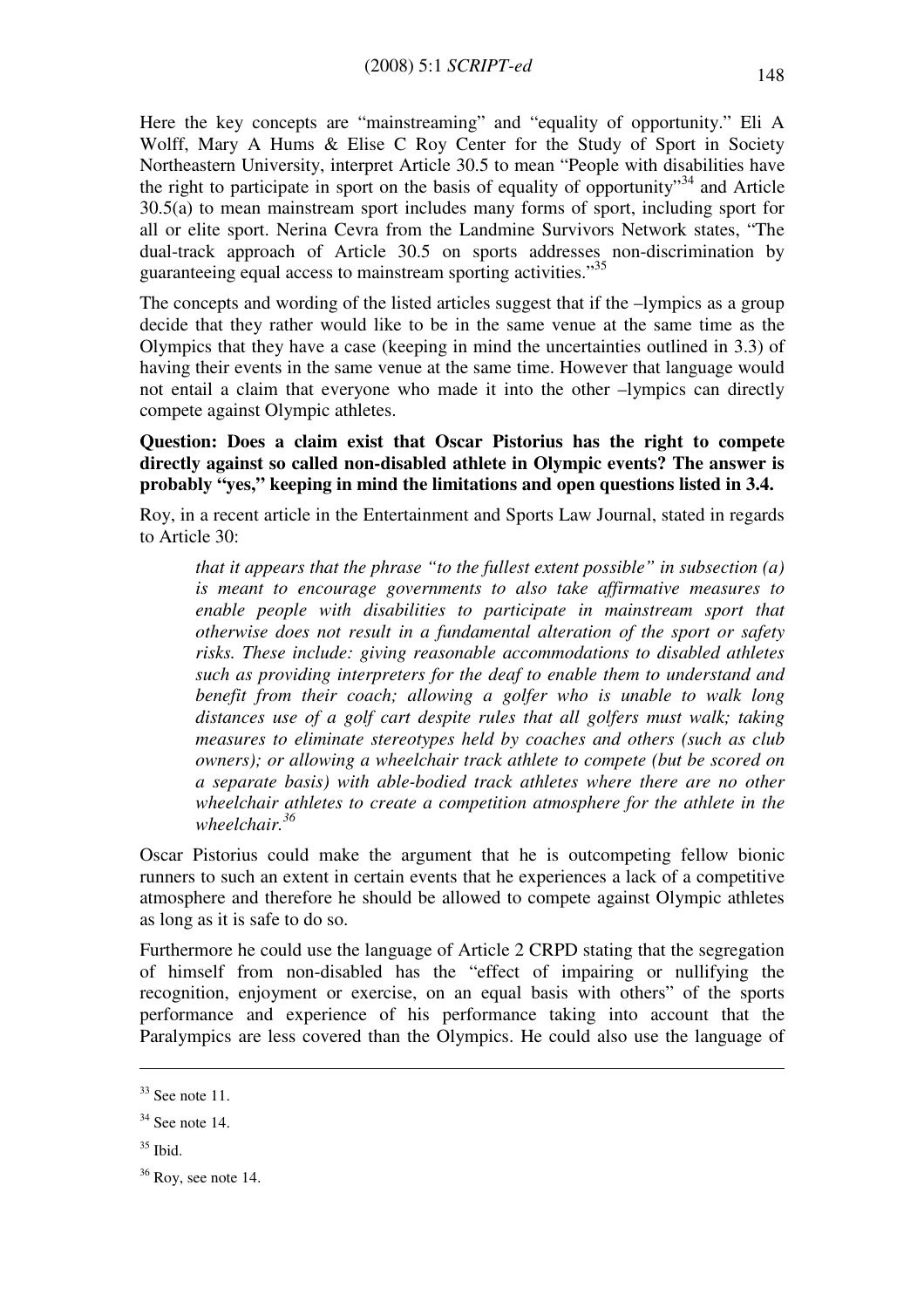Article 8.1(b) CRPD claiming that the segregation is a "harmful practice" if the assumption holds true that top performing Olympic athletes gain more recognition and support than top performing Paralympics athletes.

#### Question: Does Oscar Pistorius have a claim for a separate bionic track event as part of the Olympics? The answer is probably "no," keeping in mind the limitations and open questions listed in 3.4.

The key language is "equal basis with others" in Article 30.5. Rules govern which sports become a part of the Olympics and the other –lympics. Depending on which rules would be used to deny access for a bionic track and field event in the Olympics it might or might not violate the CRPD. Furthermore if the language of Articles 2, 8 and 30 were successful to justify a bionic track event in the Olympics this very likely would lead to a fusion of the Olympics with other –lympics as outlined above as the language of these articles is not confined to bionic track and field events.

# 3.3. Oscar Pistorius, the CRPD and the Court of Arbitration for Sports

In the case of Olympic issues and cases involving international-level athletes and international sports federations unresolved cases can and are brought before the Court of Arbitration for Sport  $(CAS)$ .<sup>37</sup> Pistorius has already appealed to  $CAS$ .<sup>38</sup> CAS is seen by many as the leader in international sports dispute resolution.<sup>39</sup> The 2007 version of the Olympic Charter (point 59 page 104) identifies CAS as the exclusive arbitral body for Olympic disputes.<sup>40</sup> Rule 13.2.1 Appeals Involving International-Level Athletes of the 2003 World Anti-Doping Code makes CAS the place where doping decisions relating to International-Level Athletes and International events can be appealed.<sup>41</sup> International sports federations are designating CAS as the exclusive arbitral body for their disputes.<sup>42</sup> It is recognised that CAS has build a *lex sportive*, that is, a set of guiding principles and rules in international sports law through its body of decisions.<sup>43</sup> As the CRPD is not in force as of yet it is not sure whether the CAS judges will consider the CRPD in the case of Oscar Pistorius but in the future one should expect that the CRPD will be used by athletes in a similar situation than Pistorius to make their case and one should expect that the CAS will be one body to develop a case history on the CRPD which would give an indication on the influence of the CRPD and its interpretation and limitation in the area of sports. One can envision that cases such as the ones described in 3.2 are brought in front of CAS by

<sup>&</sup>lt;sup>37</sup> International Council of Arbitration for Sport (ICAS) and the Court of Arbitration for Sport (CAS), "Statutes of the International Council of Arbitration for Sport (ICAS) and the Court of Arbitration for Sport (CAS)" (2008) available at: http://www.tascas.org/d2wfiles/document/281/5048/0/3.1%20CodeEngnov2004.pdf

 $38$  See note 9.

 $39$  E T Gilson, "Exploring the Court of Arbitration for Sport" (2006) 98 (3) Law Library Journal 503, available at: http://www.aallnet.org/products/pub\_llj\_v98n03/2006-28.pdf

 $40$  International Olympic Committee, *Olympic Charter* (2007), available at: http://multimedia.olympic.org/pdf/en\_report\_122.pdf

<sup>&</sup>lt;sup>41</sup> World Anti-Doping Agency, "World Anti Doping Code", (2003) available at: http://www.wadaama.org/rtecontent/document/code\_v3.pdf

<sup>&</sup>lt;sup>42</sup> Gilson, see note 39.

<sup>43</sup> Ibid.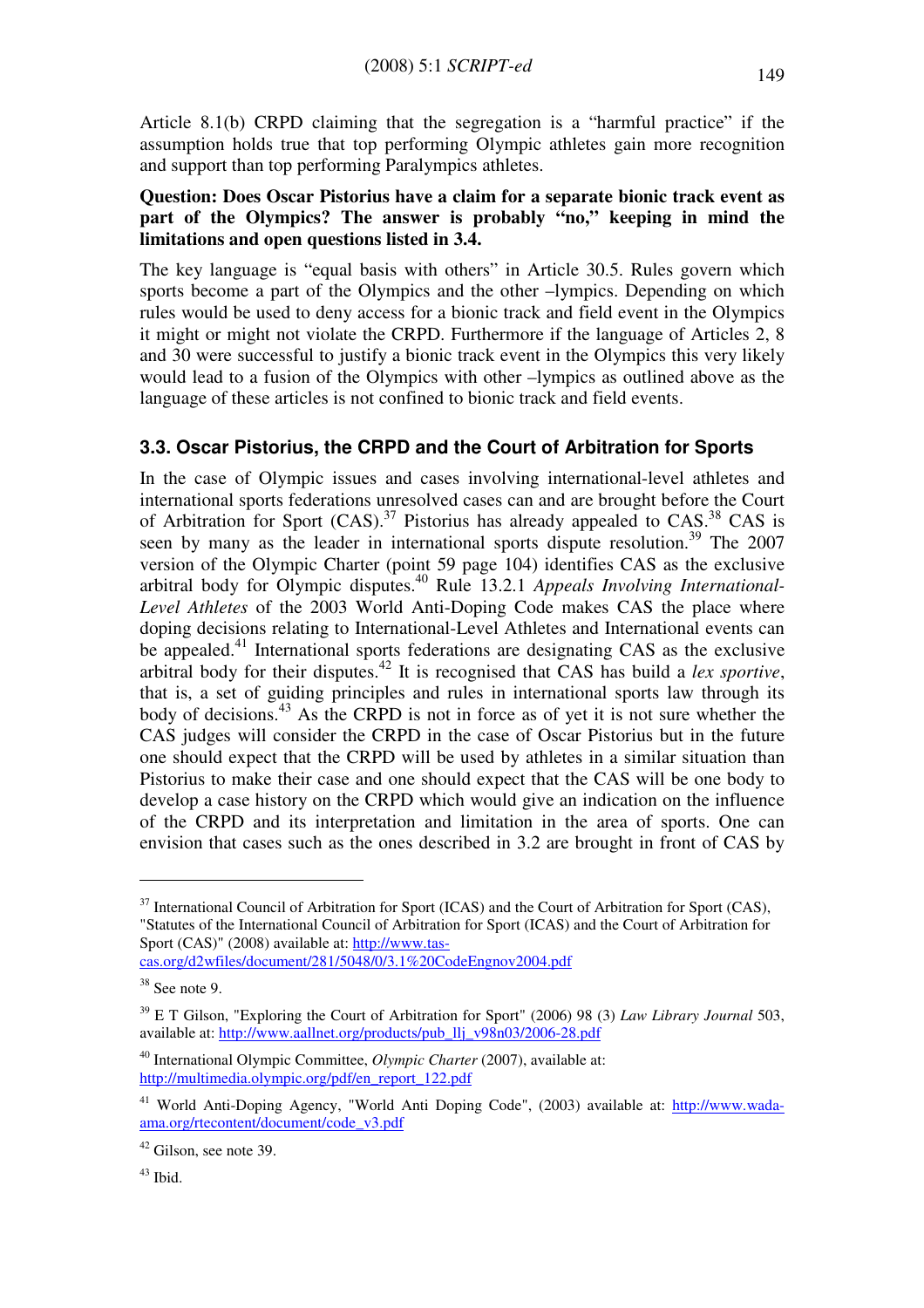international sports agencies, national committees and individual international athletes for mediation and remedies.

# 3.4. The limitation of the above interpretation of the CRDS

- 1) The CRPD has not yet entered into force and therefore no legal case history and experience exist with the CRPD.
- 2) On the international level of sports the Court of Arbitration in Sports will very likely lead the way in building up case histories and deal with cases described in sections 3.2 may be in cases where there is no resolution on the national level, however no case history exists as of yet.
- 3) Although no case history exists for the CRPD at the moment, one should expect that the implementation and interpretation of the CRPD will follow fundamental human rights principles such as those put forward at an Expert Group Meeting on International Norms and Standards relating to Disability in  $1998<sup>44</sup>$  and the UN Declaration on Human Rights.<sup>45</sup> However in the end, laws and regulations and their implementations are only as good as the public sentiment toward them. Laws can sharpen the public consciousness. But a broad public acceptance is needed to lead to a broad implementation and adherence to any given law and regulation. One can hope that the articles of the CRPD will receive such a high acceptance in the global community that the implementation of CRPD will become customary within international and national law.

The discourse around the CRPD might lead to changes within and between the Olympics, Paralympics and other international sports. Only the future will decide the impact of the CRPD. The rest of the paper looks beyond the legal system towards the discourse around internal and external modifications of Olympic and Paralympic and other international athletes, the arguments used in the Pistorius case and their impact on the Olympics and Paralympics and their relationship.

# 4. The issue of illegal technical aid

The main argument against the participation of Oscar Pistorius in the able bodied sprint events of the Olympics is that the Cheetah devices he uses give him an unfair advantage<sup>46</sup> and therefore should be classified as illegal technical aids in accordance with rule 144.2 of the International Association of Athletics Federations (IAAF).<sup>47</sup> It is not surprising that the result and the design of the study used to rule against Pistorius is contested $48$  as there is no golden standard test available to judge different

<sup>44</sup> "B. Fundamental human rights principles", Expert Group Meeting on International Norms and Standards relating to Disability, United Nations Enable, (1998), available at: http://www.un.org/esa/socdev/enable/disberk3.htm

<sup>&</sup>lt;sup>45</sup> United Nations, *UN Declaration on Human Rights*, (1948).

<sup>&</sup>lt;sup>46</sup> IAAF, see note 4.

<sup>47</sup> Ibid.

<sup>&</sup>lt;sup>48</sup> A Bull. "Pistorius's unfair advantage keeps him out of Olympics", *The Guardian*, 14 Jan 2008, available at: http://sport.guardian.co.uk/athletics/story/0,,2240569,00.html?gusrc=rss&feed=7; "Statement by Ossur regarding bilateral amputee Oscar Pistorius' bid to participate in IAAF-sanctioned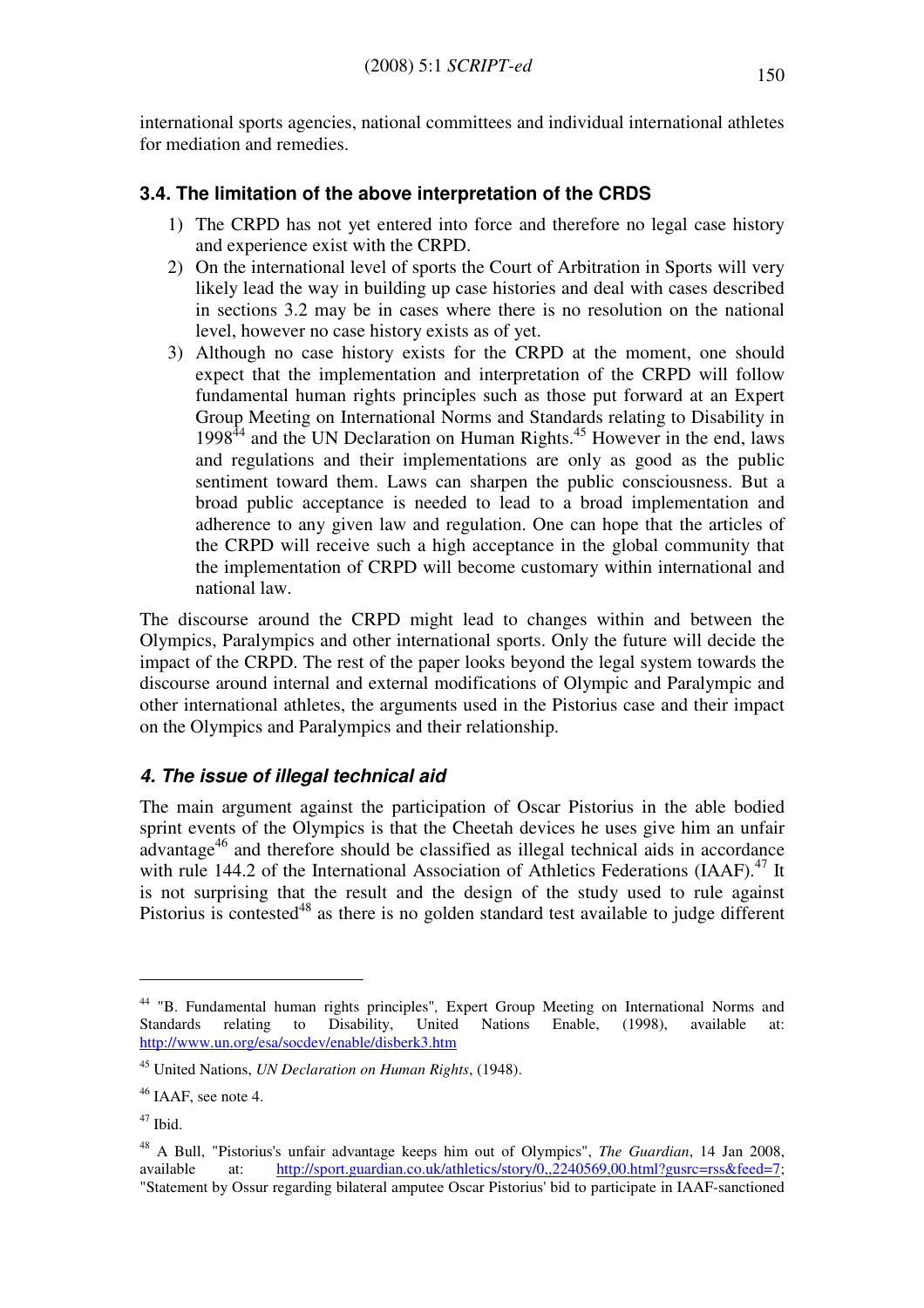bionic legs and compare them with "normal" legs. Indeed Pistorius commissioned another test after the one used by the IAAF which led to a different result.<sup>49</sup> The development of tests that are able to do so and would be accepted is one area of needed immediate action for Olympic and Paralympic officials. Other actions also would be needed to address other remaining questions about the scope and implementation of role 144.2. These are addressed below.

#### 4.1 Pistorius: From bionic add-ons to integrated bionics, would it make a difference?

Pistorius is seen as violating IAAF's technical aid rule 144.2. Granted, one could perceive something that is detachable from one's body as a tool or as an aid. What if Pistorius would have bionic legs irreversible fused to his body through neuro interphases or other means? It would be hard to classify these bionic legs as aids or as tools as they would be part of his bodily reality, his body image, and his way of life. One can expect that versions of bionic add-ons will become more commonplace in the future. As such, the IAAF and other sports linked to the Olympic and Paralympic are well advised to look beyond rule 144.2 to come up with a broader line of action and reasoning beyond the classification of something as a technical aid. This might be indeed the future intention of the IAAF and others and the tests performed so far are only the first step in developing a better and more acceptable body of tests. Nick Davies, spokesman for the Monaco-based IAAF was quoted in 2007 as saying:

Davies said the March rule had been misinterpreted. It prohibits the "use of any technical device that incorporates springs, wheels or any other element that provides the user with an advantage over another athlete not using such a device." It was aimed at sophisticated gadgets manufacturers add to the shoes of top athletes."… Banning Pistorius "was never the purpose of the rule. It was never the intention..." Davies said one of the aims was developing criteria on prosthetics and other aides. "Perhaps certain prosthetics will be allowed and others won't," he said.<sup>50</sup>

#### 4.2 The inconsistency of applying technical aid rules

Even without springs, wheels or any other element, shoes are supposed to give performance enhancement to an athlete. Shoes are seen as essential for the performing athlete<sup>51</sup> and not everyone has access to the same quality of shoe in competition and in training. There are other inconsistencies in how the IAAF applies technical aid prohibition. For example, it permits athletes to sleep in tent-like devices designed to simulate high altitude and increase oxygen-carrying capacity and is actively opposed

events, and ultimately the Olympics", Ossur, 11 Jan 2008, available at: http://www.ossur.com/?PageID=6743

 $49$  See note 4.

<sup>&</sup>lt;sup>50</sup> "Amputee athlete to compete in international able-bodied events", Associated Press, 22 June 2007, available at: http://sports.espn.go.com/espn/wire?section=trackandfield&id=2913211

<sup>51</sup> "Donald Thomas is revelation of the year", E Denman, IAAF (2008), available at: http://www.iaaf.org/news/newsId=42751,printer.html; IAAF, "Chapter 7 Principles Of Injury Prevention" (2007), available at: http://www.iaaf.org/newsfiles/42034.pdf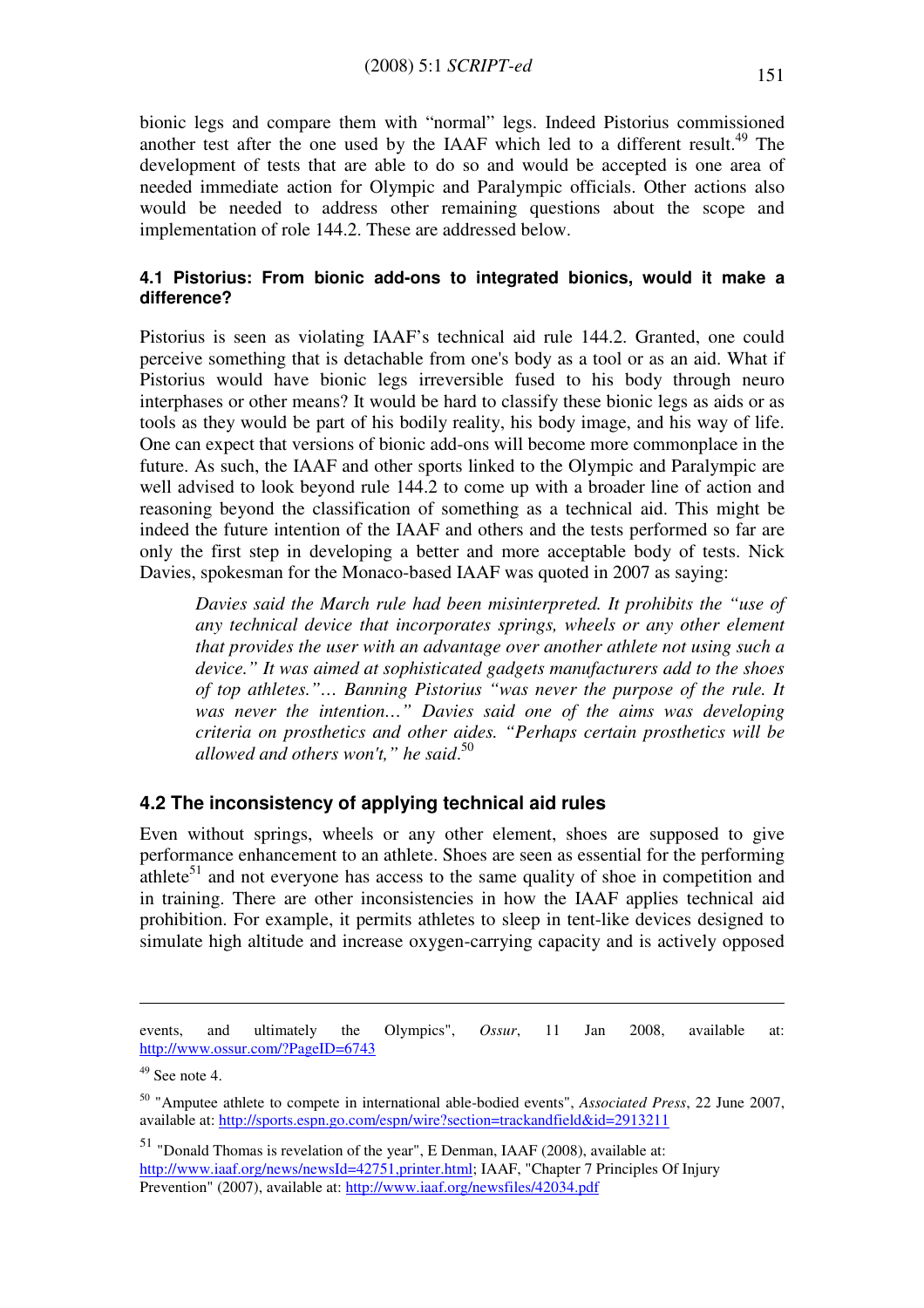to their prohibitions.<sup>52</sup> In the end it means that both the Paralympics and the Olympics and the sports attached to them have to apply their rules around technical aids much more consistently. It would require that every "technical aid" from shoes to bobsleigh and other aids used to perform are standardised and that every athlete who fulfils certain criteria has access to them in competition and in training. The access should not be based on what a country can afford to buy for its athletes. The requirements would impact on nearly every Olympic sport. If they do not act they are all in violation of techno doping. If it's about the "pure" abilities of the athlete this seems to be logical that their skills are performed on the same external equipment.

#### 4.3 From rule 144.2 to the general issue of techno doping

The inconsistency of applying rules related to techno doping is not just an issue for the IAAF. The International Convention against Doping in Sports, $53$  the World Anti Doping Code,  $54$  and the Anti Doping Code of the International Paralympics Committee  $(IPC)^{55}$  are supposed to give guidance about what is now seen as legal and illegal. However, there are implementation and scope problems with the above instruments. A recent UK report Human Enhancement Technologies in Sport<sup>56</sup> by the UK House of Commons Science and Technology Committee highlights a variety of shortcomings; namely, that there is little transparency in the decision-making process with regard to items placed on the Prohibited List (point 62); ambiguity as to which performance enhancement method is to be prohibited and which should not (point 63); possible misuse of the therapeutic use exemption (points 66-68); and the lack of, but the need for, an increase in foresight capacity to anticipate potential future illegal human enhancement technologies (point 98). That said, however, the report itself has problems. On the one hand, it outlines strategies to increase research and development on legal human enhancement technologies (section 8) recommending for example that the Government develop a specific funding stream for research into legal mechanisms for enhancing human performance in sport (point 122) and that significant effort be made toward the application of relevant knowledge obtained in the military for the benefit of sport (point 129). On the other hand it gives no clear guidance as to where the line should be drawn between legal and illegal human performance enhancement.

http://www.gbshaun.com/altitudeforall//hypoxia\_resources\_iaaf.html

 $\overline{a}$ 

http://www.publications.parliament.uk/pa/cm200607/cmselect/cmsctech/67/67.pdf

<sup>&</sup>lt;sup>52</sup> IAAF, "International Association of Athletics Federations (IAAF) Proposed ban on artificial altitude environments" (2006) available at:

<sup>53</sup> UNESCO, The International Convention against Doping in Sports (2005), available at: http://portal.unesco.org/en/ev.php-URL\_ID=31037&URL\_DO=DO\_TOPIC&URL\_SECTION=201.html

 $54$  See note 41.

<sup>55</sup> International Paralympic Committee, "IPC Anti-Doping Code" (2006). available at: http://www.paralympic.org/release/Main\_Sections\_Menu/Anti\_Doping/2006\_06\_IPC\_Anti-Doping Code - January 2004 - Revised.pdf

<sup>&</sup>lt;sup>56</sup> House of Commons Science and Technology Committee, "Human Enhancement Technologies in Sport" (2007), available at: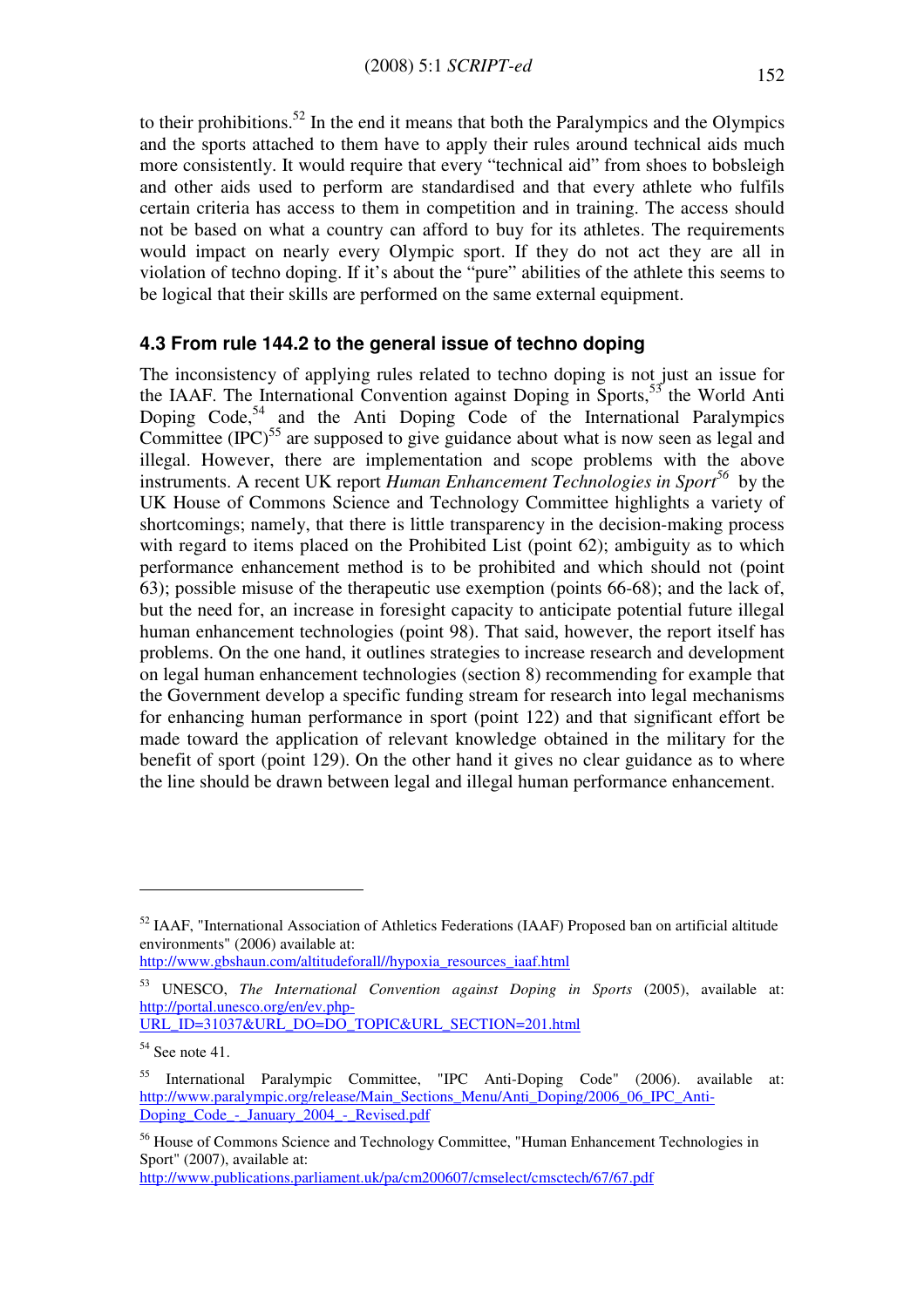# 4.4 From No Olympics to No Paralympics participation?

One issue not covered in the discourse around the Olympic participation of Pistorius is what does the ruling mean for his participation in the Paralympics? Pistorius competed in the Paralympics for a long time and with great success. If his bionic legs do indeed give him an unfair advantage in the Olympics over the "normal" leg using athletes does that mean that his Cheetahs also give him also an advantage over bionic leg runners who do not use Cheetahs? That the IAAF does not let Pistorius compete does not mean that the Paralympics cannot have him compete.

As the International Paralympic Committee (IPC) in its position statement on IAAF's commissioned research on Oscar Pistorius stated, "the IPC recognizes that each International Sport Federation has the right to define the eligibility and sport equipment rules governing its competitions."<sup>57</sup>

However there is the issue of standardisation of "technical aids" and consistency around ruling on "technical aids" within the IPC and sports as a whole.

As the IPC stated:

However, equipment plays a critical role in many sports. Equipment evolves and it is the responsibility of international federations like the IPC and the IAAF to stay abreast of these developments. Rules, regulations and performance standards must be developed to ensure that equipment is safe, fair and universally accessible for athletes to achieve standards of excellence.<sup>58</sup>

The IPC statement suggests that there is action needed on behalf of the IPC. The Paralympics does not use standardised bionic legs for running and not every Paralympic runner has access to the Cheetahs during competition and training. Do Cheetahs give an advantage over other bionic leg models? What about future models? What if we will have neuro integrated bionics? The story around Pistorius highlights the urgency to develop standardised, multifaceted tests that allow for the comparison of different bionic legs and bionic legs with "normal" legs. The tests employed today related to bionic legs seem not to be accepted as the golden standard by the different Paralympic and Olympic players.

#### 4.5 Not competing with the "able bodied" does not mean not being in the Olympics

People seen as "impaired" as "functioning subnormative" under a species-typical framework of reference now have the Paralympics to compete, while those seen as "functioning normative" under a species-typical framework have the Olympics. If one follows the media coverage, the Pistorius case is about him wanting to compete against the "able bodied" in the Olympics. This desire was rejected and hinges in the end on the ability of Pistorius to show or convince the IAAF that his Cheetahs are not giving him a performance advantage. Although one can question rule 144.2 and the ruling towards Pistorius and the inconsistency of the sport authorities in applying technical aids, Pistorius could still be part of the Olympics. One could have an event

 $57$  See note 4.

<sup>58</sup> Ibid.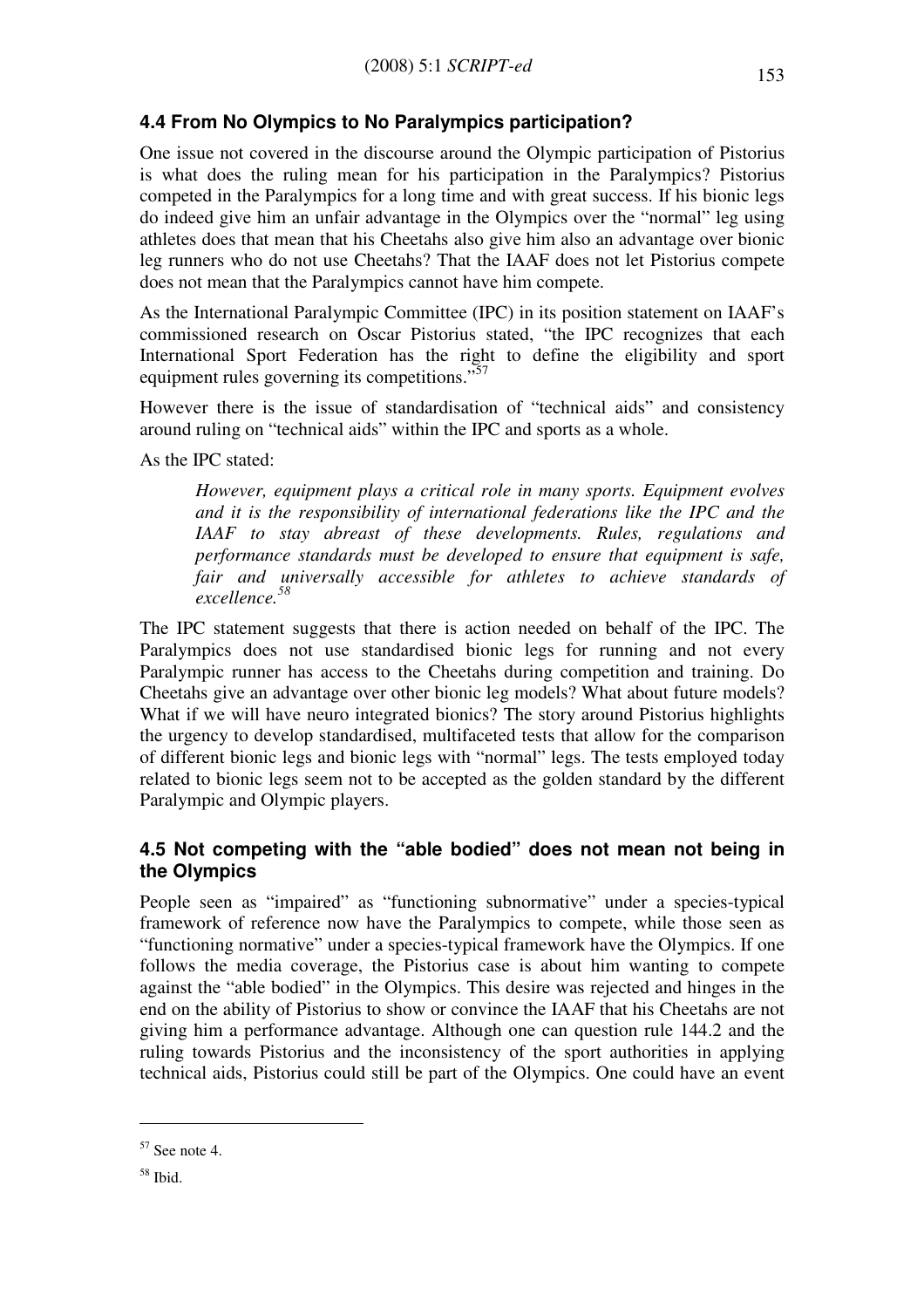of bionic runners in the Olympics. While men and women do not compete against each other at the Olympics, they both participate in the Olympic competitions. So why not do the same with Pistorius? His is another case in point against segregation. Although he might not be allowed to compete against biological runners in the Olympics, why should he and other bionic runners not have a bionic running event as a discipline in the Olympics? There are two types of Olympic events. Some are based mainly on the biological performance of the athlete (e.g. the high jump) while others depend on external tools (e.g. the pole vault, skiing, bobsleigh, to just name a few). One could compare bionic and wheelchair racing with the pole vault and other sports where athletes use external tools to move beyond species-typical functioning and biological racing with the high jump. As one has high jump and pole jump in the Olympics it is logical to have bionic, wheelchair and biological running in the Olympics. Why should a bionic runner or a wheelchair athlete not have the same exposure and respect as a pole vault athlete? One might be tempted to use numbers here to justify the non-inclusion. However if an event is seen as suitable for the Paralympics meaning that Paralympic officials feel that enough people perform the sport to make it worthwhile for the Paralympics, so it should be enough to allow them into the Olympics as a sport.

One could conclude the paper here by asking for standardised tests, consistency in applying the technical aid rule and the concept of techno doping, and that many if not all Paralympics events are added to the Olympics. However, there is more to the Pistorius story, i.e. are his bionic legs enhancements or are they therapeutic and does this distinction matter?

#### 5. Human enhancement, human therapy

The I.A.A.F. must objectively define when prosthetic devices "go from therapy to enhancement," Schneider said. The danger of acting hastily, she said, is "you deny a guy's struggle against all odds — one of the fundamental principles of the Olympics.<sup>5</sup>

If one reads the IAAF ruling against Pistorius it all sounds simple. His legs are a technical aid and they lead to an unfair performance advantage over "normal" legs. In other words; his bionic legs are illegal bodily enhancements if compared to the "normal" leg athlete. But what kind of enhancement are they; therapeutic or nontherapeutic? Does it matter if his legs would be classified as therapeutic devices? The quote from Schneider suggests that one can make a distinction between therapy and enhancement and that that would matter. However to draw a line between therapy and enhancement seems to be impossible for various reasons.<sup>60</sup> How would that work? The legs would be classified as therapeutic if they perform up to species-typical functioning and as enhancements if they go beyond? Would not any bionic leg be therapeutic for the person without legs even if the properties outdo the "normal" legs? The legal system in every country classifies people without legs as impaired making it logical to classify bionic legs in general as therapeutic devices. Pistorius sees bionic

 $59$  See note 10.

<sup>&</sup>lt;sup>60</sup> G Wolbring, Alberta Heritage Foundation for Medical Research, Health Technology Assessment Unit, "HTA Initiative #23 The triangle of enhancement medicine, disabled people, and the concept of health: a new challenge for HTA, health research, and health policy" (2005) available at: http://www.ihe.ca/documents/hta/HTA-FR23.pdf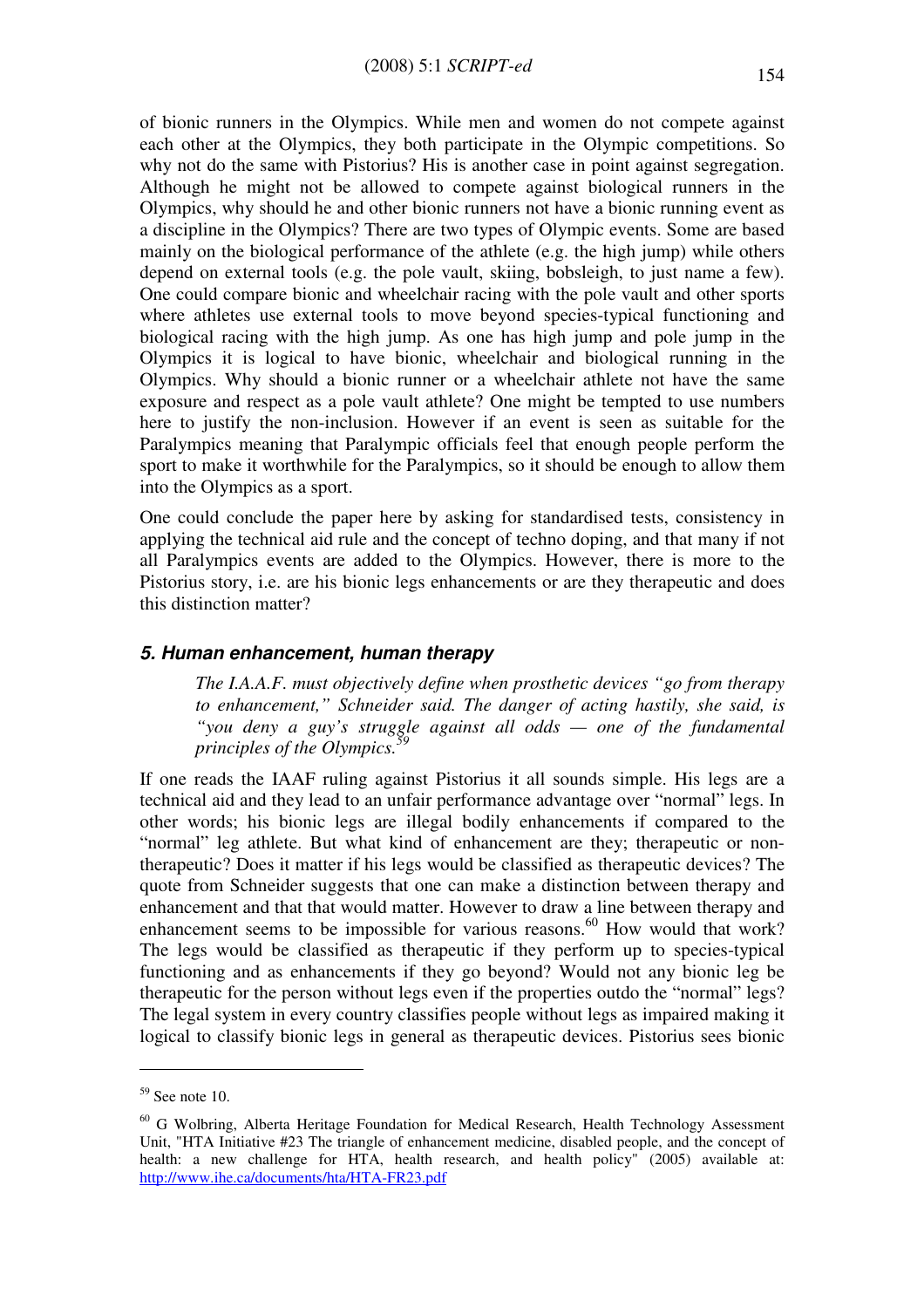legs as a tool for walking.<sup>61</sup> The bionic legs are the therapy for his state of not being able to walk.

The question is whether it makes a difference whether the therapy label is attached to them i.e. could the IAAF not use rule 144.2 to prevent Pistorius from competing against able-bodied runners in the Olympics? Annex II Standards for Granting Therapeutic Use Exemption of the International Convention against Doping in Sports – reproducing the World Anti-Doping Agency's "International Standard For Therapeutic Use Exemptions" – states among others:

4.3. The therapeutic use of the Prohibited Substance or Prohibited Method would produce no additional enhancement of performance other than that that might be anticipated by a return to a state of normal health following the treatment of a legitimate medical condition. $62$ 

This rule was not written with a case like Pistorius in mind, however the language has implications. As society defines people with no legs as impaired, as having a medical condition, the bionic legs could be seen as a therapeutic device. Furthermore the bionic legs could be defined as the state of normal health. Having them is as near to the "normal legs" as one can get as a person without legs (again assuming that the state of no legs means one is not healthy whereby impairment is linked to the term health) and therefore it would not produce an additional enhancement other than that that might be anticipated by a return to a state of normal health as the bionic legs are the "normal health" (this argument becomes even more convincing when the move from bionic legs as add-ons to integrated bionic legs happens).

Many disabled people without legs do not believe that they have a medical condition and many others including Pistorius might not agree with labelling the no-leg-state as a medical condition. However the term "legitimate medical condition" is just a place holder for the reality that that person does not perform in species-typical parameters. This interpretation stretches of course the intent of the rule and none of the modifications Paralympics athletes are using in the open are on the Doping list of course. However rule 4.3 and contemporary shifts in the understanding of health, disease, therapy and enhancement<sup>63</sup> raise questions. If there is a therapeutic exemption to doping as rule 4.3 provides, should a similar exemption apply to the technical aid rule 144.2? Would that mean Pistorius could compete against the "normal" leg runners after all?

The next section looks beyond the species-typical discourse of which Pistorius and disabled people, especially Paralympics athletes, are part of, even if they do not realise it yet.

 $61$  See note 10.

 $62$  UNESCO, International Convention Against Doping in Sports, Annex II – Standards for Granting Therapeutic Use Exemption (reproducing the World Anti-Doping Agency's "International Standard For Therapeutic Use Exemptions") (2005), available at: http://www.wadaama.org/rtecontent/document/international\_standard.pdf

 $63$  See note 60.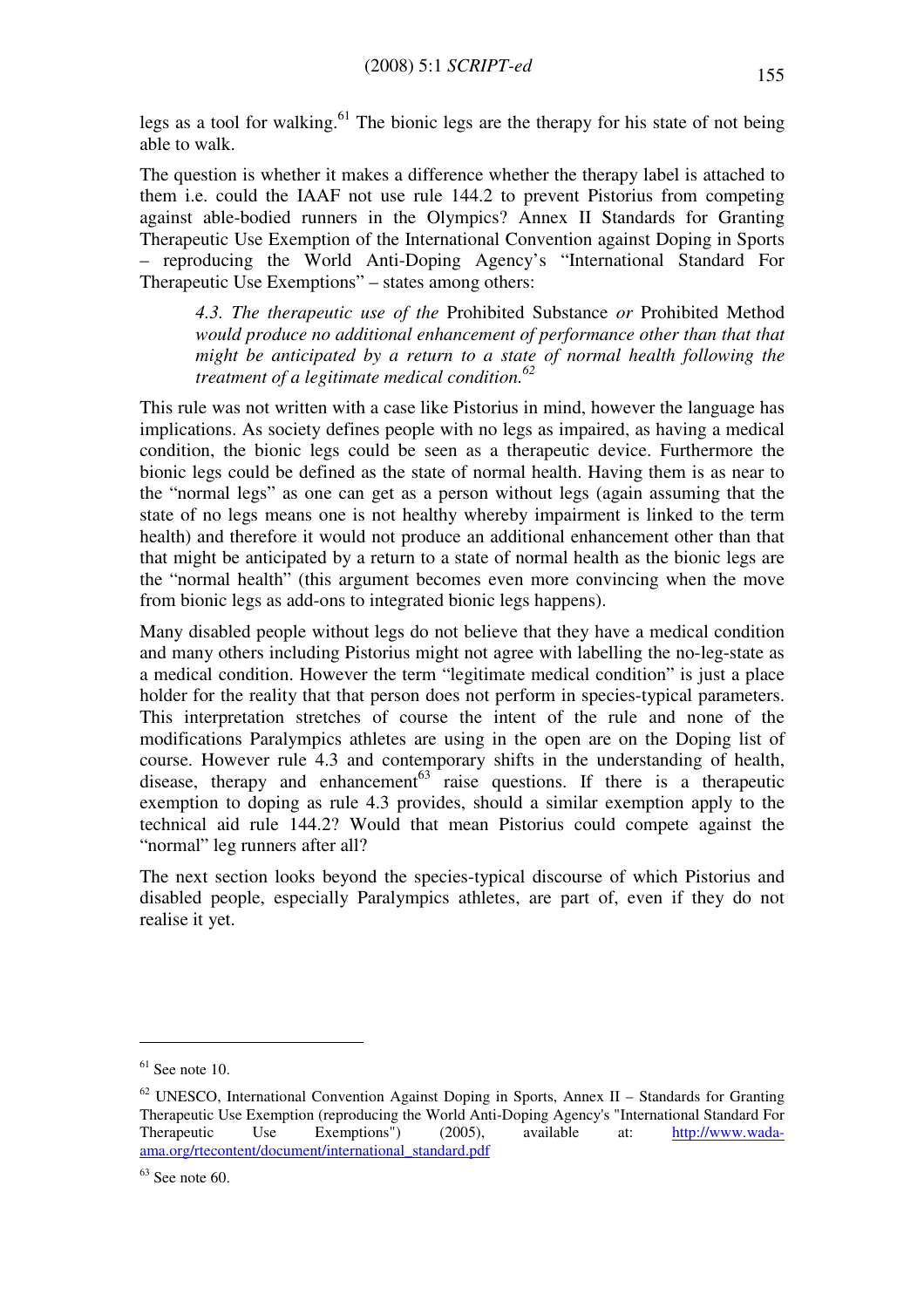#### 5.1 Beyond species-typical functioning, transhumanism, health and disabled people

The term transhumanism was originally coined by Julian Huxley, First Director-General of UNESCO, $64$  and has spread since then to be the foundation for a whole social movement. According to the World Transhumanist Association:

Transhumanism is a way of thinking about the future that is based on the premise that the human species in its current form does not represent the end of our development but rather a comparatively early phase. We formally define it as follows: (1) The intellectual and cultural movement that affirms the possibility and desirability of fundamentally improving the human condition through applied reason, especially by developing and making widely available technologies to eliminate aging and to greatly enhance human intellectual, physical, and psychological capacities. $65$ 

The increasing ability of new and emerging science and technologies to generate human bodily enhancements in many shapes and forms that go beyond the speciestypical will increasingly enable a culture of transhumanism, of increasing demand for, and acceptance of improving and modifying the human body (structure, function, abilities) beyond its species-typical boundaries and vice versa and will enable the transhumanisation of ableism, $66$  that is the set of beliefs, processes and practices that perceive the "improvement" of human body abilities beyond typical Homo sapiens boundaries as essential. It exhibits the favouritism of beyond Homo sapiens typical abilities and perceived human bodies as limited, defective, in need of constant improvement, as being in a diminished state of being human if they are not enhanced beyond Homo sapiens typical abilities.

It follows a transhumanist model of health,  $67$  where "health" no longer has the endpoint of biological systems functioning within species-typical, normative frameworks. In this model, all Homo sapiens – no matter how conventionally "medically healthy"– are defined as limited, defective, and in need of constant improvement made possible by new technologies (a little bit like the constant software upgrades we do on our computers). "Health" in this model means having obtained maximum (at any given time) enhancement (improvement) of one's abilities, functions, and body structure. The transhumanist model of health sees enhancement beyond species-typical body structures and functioning as therapeutic interventions  $(transhumanisation)$ .<sup>68</sup> Disabled people are seen to play a key role in mainstreaming and in increasing the acceptance of beyond species-typical functioning, of "therapeutic enhancements." Transhumanists see the potential of using disabled people as a trailblazer for the acceptance of transhumanist ideas and products. $69$  James Hughes, the executive director of the World Transhumanist

 $64$  J Huxley, New Bottles for New Wine, (1957), 13-17, available at: http://www.transhumanism.org/index.php/WTA/more/huxley

 $65$  See note 1.

 $66$  See note 2.

 $67$  See note 60.

 $68$  See notes 2 and 60.

 $69$  See note 60.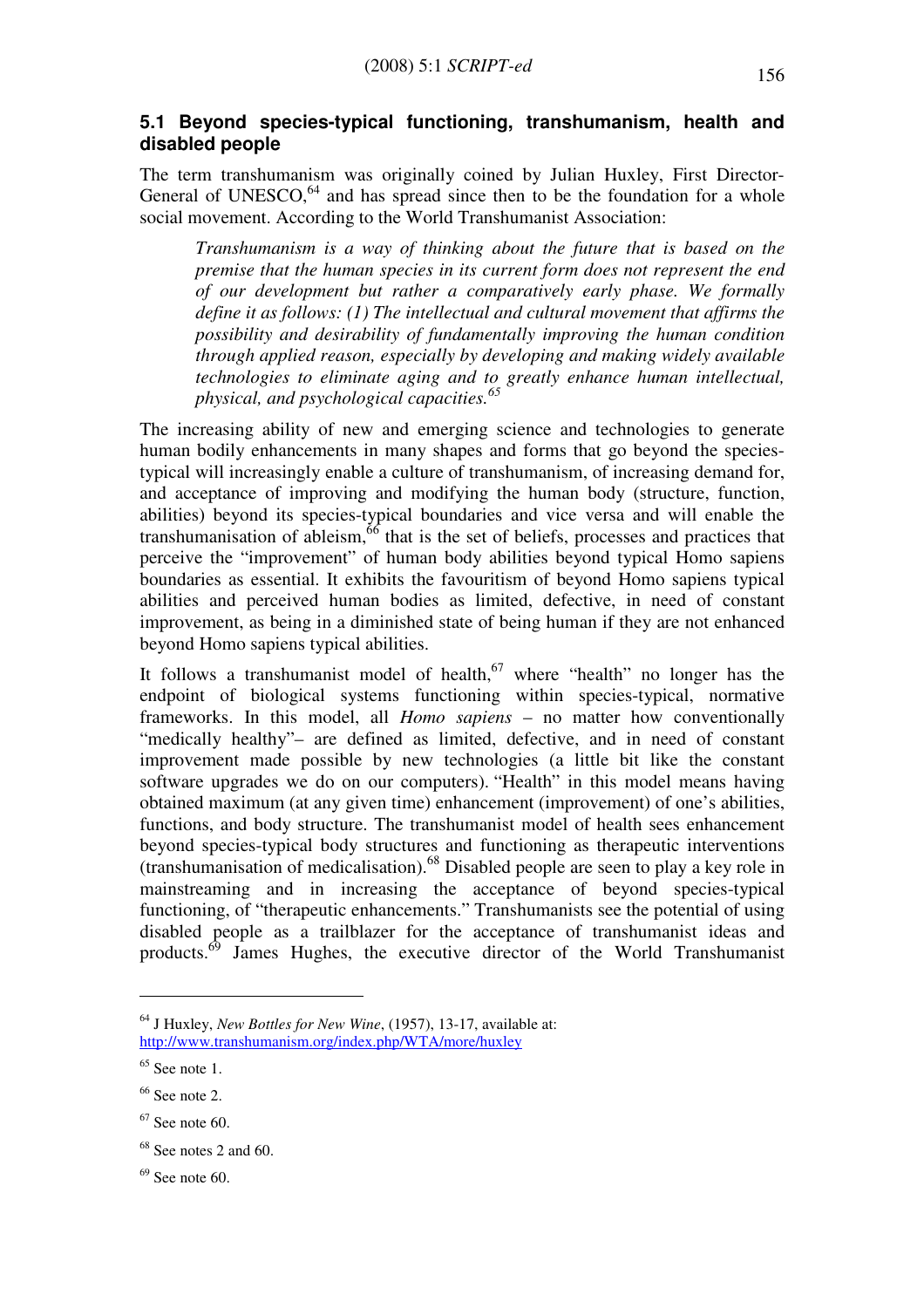Association, writes, "[a]lthough few disabled people and transhumanists realize it yet, we are allies in fighting for technological empowerment."<sup>70</sup>

# 5.2 Beyond species-typical functioning: a reason to exclude?

If one talks about achieving beyond species-typical functioning one is confronted with different types of interventions:

- External temporarily
- Internal temporarily
- Internal permanent

 $\overline{a}$ 

We do not talk about external interventions in terms of beyond species-typical functioning, but in terms of tools humans are mastering. This is because we see here no internal change to the human body. Many sports are defined by external technical aids athletes are using and the output measured is one of human capability beyond species-typical functioning. For humans to high jump five meters they need a tool such as a pole and pole jumping was born. Obviously one would not allow a person with a pole to compete within the high jump – that would be classified as techno doping – but a separate event is acceptable and not seen as doping as they all perform under the same parameters. Any wheelchair sport and sports that are based on external bionics could easily be accommodated under this framework. One just has to give them their separate sports within the Olympics and any sporting events.

Internal temporarily interventions are interventions which lead to internal metabolic and/or body structure changes that influence the capability of the body. These changes reverse when the interventions are stopped. Here we talk about the interventions in terms of beyond species-typical functioning and not in the way of tools humans are mastering. This is due to the fact that something internal to the human body is changed. Internal reversible doping is an issue that grasps the media spotlights much more often than external doping, mostly because of the cheating aspect.

# 5.3 The new kid on the block: Permanent interventions

Increasingly we see interventions that are permanent, irreversible or hard to reverse. The eye surgery that gives the eyes beyond species-typical eyesight and the bionic add-ons that are linked to the human nervous system are just two examples.

The regulatory system is not prepared for what is coming. Annex I of the World Anti Doping Code that lists prohibited substances and methods<sup>71</sup> lists mostly drugs. Method-wise it prohibits only enhancement of oxygen transport (blood doping is a term fitting into this category), intravenous infusions and gene doping. Very little foresight exists as to what might come in the future and how to deal with it. The ever increasing abilities to modify the human body permanently and temporarily towards beyond species-typical functioning, and the elimination of the therapy versus

 $70$  "Battle Plan to Be More than Well – Transhumanism is finally getting in gear" J Hughes, World Transhumanist Association, (2004), available at: http://transhumanism.org/index.php/th/more/509/

<sup>&</sup>lt;sup>71</sup> World Anti-Doping Agency, "The World Anti-Doping Code, Annex I – The Prohibited List – International Standard" (2007), available at: http://www.wadaama.org/rtecontent/document/2007\_List\_En.pdf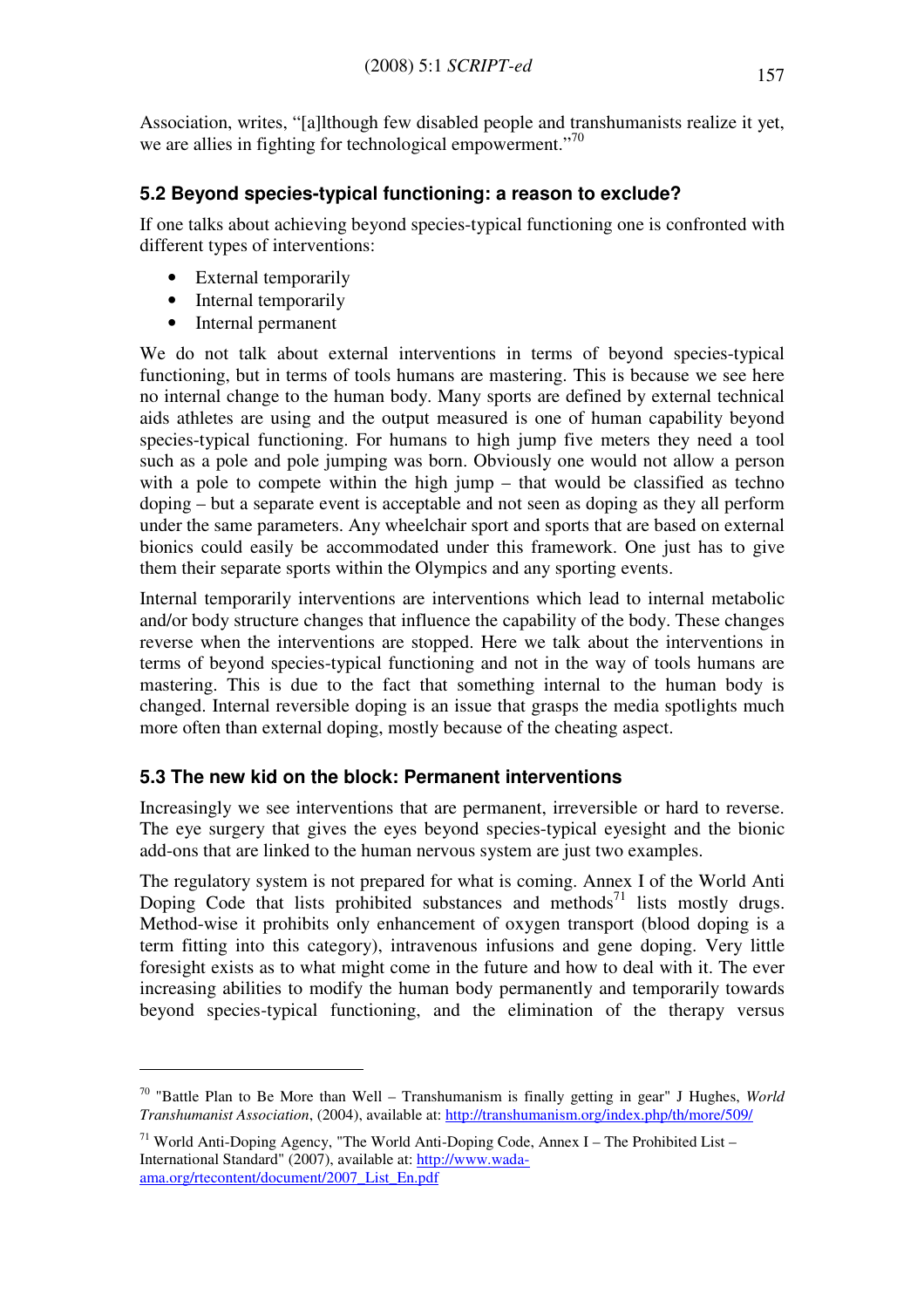enhancement argument<sup>72</sup> will give weight to the move to allow beyond species-typical functioning not just with external tools but for internal modifications. The arguments used to denounce internal doping namely that it is not safe, that it is cheating and that it is against the Olympic spirit will increasingly come under pressure.

# 5.3.1 It's not safe

We have an ongoing problem in detecting the newest enhancement drugs. The detection capabilities are all the time behind the development of enhancement drugs. Therefore one can make a case that having these drugs used in the open might be safer especially if these drugs have to go through a food and drug administration (FDA) type approval process as medical drugs and devices have to. Various ethicists use the "it's safer" line of reasoning to justify the legalisation of internal doping i.e. Julian Savulescu (point 46) in the UK report Human Enhancement Technologies in Sport.<sup>73</sup> An editorial in a recent issue of the academic journal Nature seems to follow the same reasoning:

This transition will not be painless. Some people will undoubtedly harm themselves through the use of enhancements, and there would need to be special protection for children. That said, athletes harm themselves in other forms of training, too. They may harm themselves less with drugs when doctors can be openly involved and masking agents dispensed with.<sup>74</sup>

# 5.3.2 It's against the spirit of the Olympics

The UK report Human Enhancement Technologies in Sport<sup>75</sup> by the UK House of Commons Science and Technology Committee cites bioethicist Julian Savulescu, who believes that performance enhancement "is not against the spirit of sport" and that "there is no reason sport must remain purely a test of natural ability" (point 44). Indeed performance enhancement as such does not go against the Olympic Charter<sup>76</sup> or the Olympic Spirit.<sup>77</sup> Many sports using external tools would have to be revisited if it would. Cheating does go against the Olympic charter and the Olympic spirit.

# 5.3.3 It's cheating

Obviously any doping which leads to performance enhancements which one uses to compete against the non-enhanced persons without telling them about the enhancement is cheating. Cheating however is not by itself an argument against performance enhancement. It is an argument against the competition of the enhanced against the non-enhanced that could be easily rectified by giving the internally doped people their own event as we do with the externally doped people. Indeed there is an

 $72$  See note 60.

 $73$  See note 56.

<sup>&</sup>lt;sup>74</sup> Editorial (Anon), "A sporting chance" (2007) 448 *Nature*, 512, available at: http://www.nature.com/nature/journal/v448/n7153/full/448512a.html

 $75$  See note 56.

<sup>&</sup>lt;sup>76</sup> International Olympic Committee, *Olympic Charter* (2004), available at: http://www.hoo.hr/dokumenti/wordpdf/olimpijska %20povelja/olimpijska povelja eng.pdf

 $77$  International Olympic Committee, "Olympic Spirit" (2008) available at: http://www.olympicspirit.org/mission.php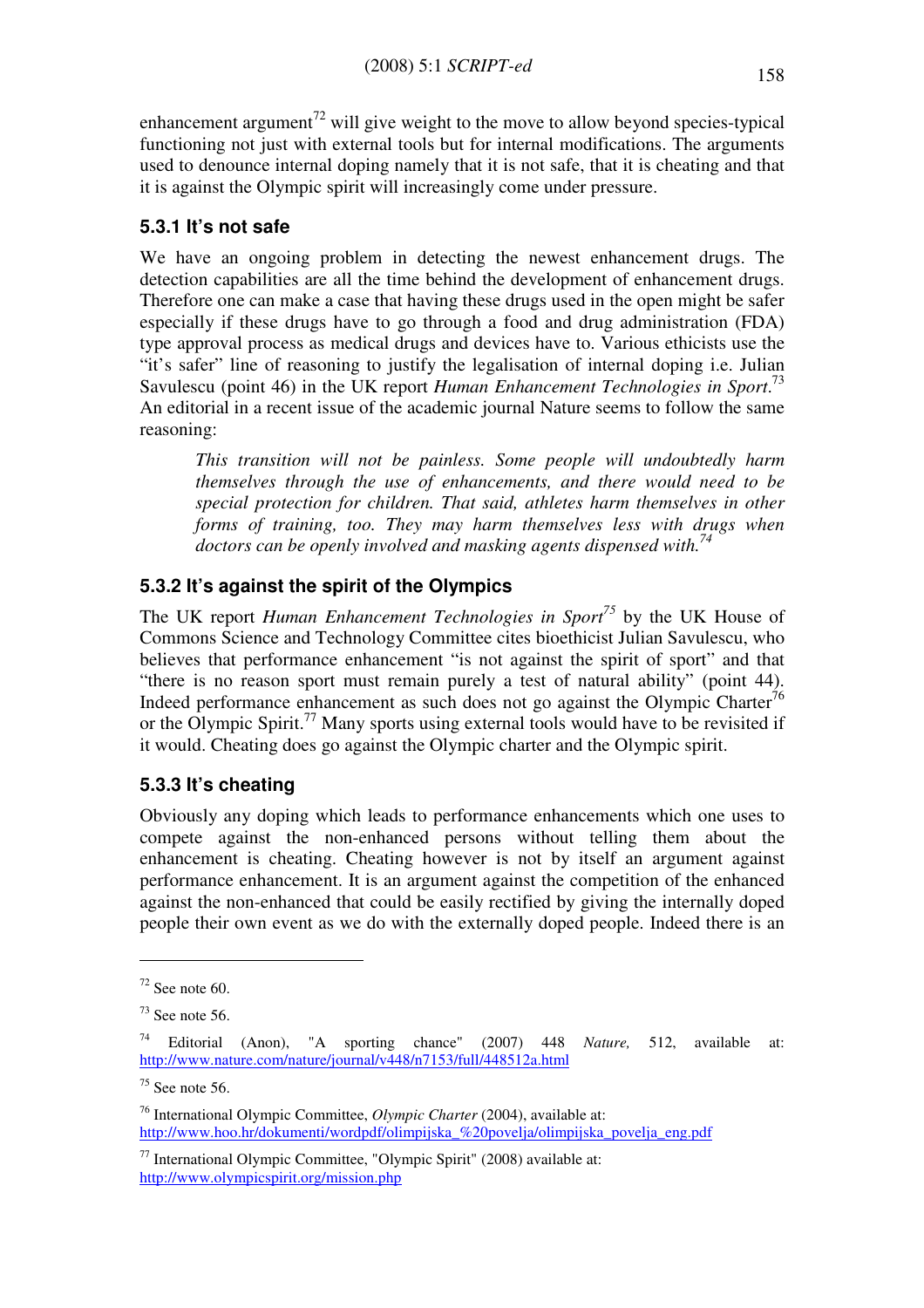increasing group of people i.e. Julian Savulescu<sup>78</sup> and Andy Miah<sup>79</sup> who are against the ban of enhancement in sport and would have no problem in having the enhanced competing against each others. It is reported that Juan Antonio Samaranch the former president of the International Olympic Committee suggested in 1997 a "gladiator class" of athletes.<sup>80</sup> The academic journal Nature published recently an editorial that also seems to condone internal enhancements when it stated, "[a]s pharmacological enhancement becomes every day, views of bodily enhancement may evolve sufficiently for sporting rules to change on that, too."<sup>81</sup>

The view of legalising internal doping is likely to become a more common sentiment when one considers the reality of a murky-to-non-existent line between legal and illegal Human Enhancement Technology  $(HET)$ ,  $^{82}$  the refusal to outlaw HETs in general, the lack of foresight about emerging HETs, inconsistency in rulings and the application of existing instruments, the increasing use and the ever-present expectation that athletes will perform beyond their natural abilities. $83$  As the recent editorial in the academic journal Nature stated:

As this change takes place, we will have to re-examine what we expect of athletes. If spectators are seeking to reset their body mass index through pharmacology, or taking pills that enhance their memory, is it reasonable that athletes should make do with bodies that have not seen such benefits? The more the public comes to live with the mixed and risk-related benefits of enhancement, the more it will appreciate that allowing such changes need not rob sport of its drama, nor athletes of their need for skill, training, character and dedication.<sup>84</sup>

#### 5.4. Distributive justice the best battle line for the Olympic Spirit?

Most Olympic sports are not about natural abilities as they use external tools to increase the natural abilities of athletes. Many external and internal modifications of athletes are on the way that will change how people will perceive beyond speciestypical functioning. We might see a future where everyone uses some form of HET,

 $78$  See note 56.

 $^{79}$  A Miah, "Genetic Technologies and Sport: The New Ethical Issue" (2001) XXVIII Journal of the Philosophy of Sport, 32-52, available at:

http://www.andymiah.net/documents/Miah2001GeneDoping,JPS.pdf ; A Miah, "The engineered athlete: Human rights in the genetic revolution" (2000) 3 Sport in Society, 25-40; A Miah, "From anti-doping to a 'performance policy' sport technology, being human, and doing ethics" (2005) 5 European Journal of Sport Science, 51-57, available at:

http://www.informaworld.com/smpp/content~content=a714592360~db=all; B Kayser, A Mauron and A Miah, "Viewpoint: Legalisation of performance-enhancing drugs" (2005) 366 The Lancet, S21.

 $80$  "Playing Dirty", J Bryant, *Outside Magazine* (1999) available at: http://outside.away.com/outside/magazine/0799/9907tour.html

 $81$  See note 74.

 $82$  See notes 56 and 60.

<sup>&</sup>lt;sup>83</sup> "NBICS, other convergences, ableism and the culture of peace", G Wolbring, Innovationwatch.com, 15 Apr 2007, available at: http://www.innovationwatch.com/choiceisyours/choiceisyours-2007-04- 15.htm

<sup>84</sup> See note 74.